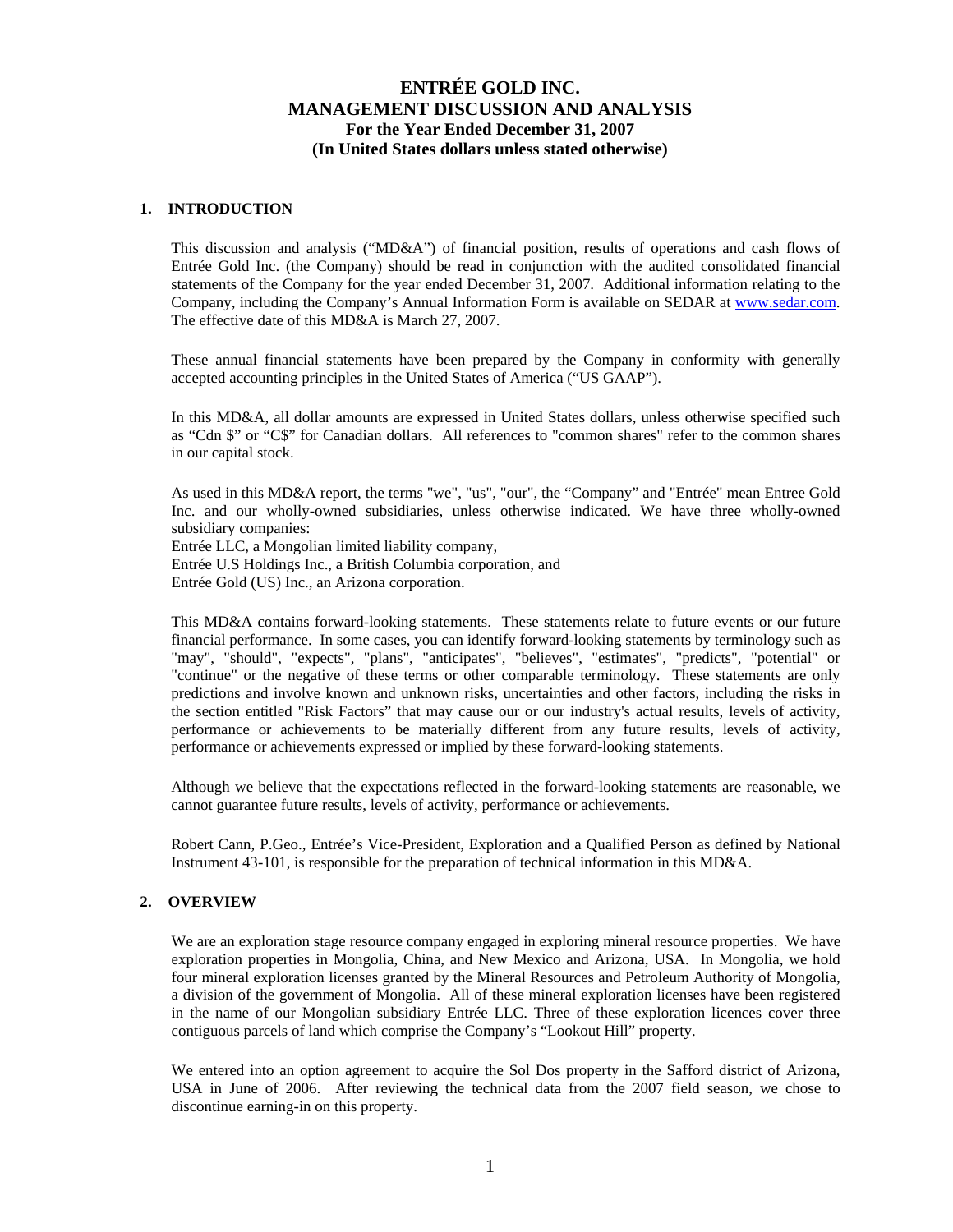In August 2007, the Company entered into an agreement with Empirical Discovery LLC ("Empirical") to explore for and develop porphyry copper targets in southeastern Arizona and adjoining southwestern New Mexico.

In November 2007, we entered into an earn-in agreement with the Zhejiang No. 11 Geological Brigade to acquire 78% interest in the Huaixi property in Zhejiang Province in Southeast China.

In January 2008, the Company entered into an additional agreement with Empirical to explore for and develop porphyry copper targets within a specified area around Bisbee, Arizona. This agreement is separate from the August 2007 agreement with Empirical.

The Company trades on three stock exchanges: the Toronto Stock Exchange (TSX:ETG), the American Stock Exchange (AMEX:EGI) and the Frankfurt Stock Exchange (FWB:EKA, WKN 121411).

## **Treasury Offering**

On November 26, 2007, Entrée closed a short form prospectus offering of 10 million common shares at a price of C\$3.00 per share for gross proceeds of C\$30 million (the "Treasury Offering") pursuant to an underwriting agreement between the Company and BMO Nesbitt Burns (the "Underwriter"). The Underwriter received a fee of C\$1.8 million, being 6% of the gross proceeds of the Treasury Offering.

In order to maintain their ownership of Entrée's issued and outstanding shares, approximately 14.7% and 15.9% respectively, Ivanhoe Mines and Rio Tinto, through its wholly owned subsidiary Kennecott Canada Exploration Inc. (collectively, "Rio Tinto"), exercised their pre-emptive rights and acquired, concurrently with the closing of the Treasury Offering, an aggregate of 4,428,640 shares of the Company at a price of C\$3.00 per share for additional gross proceeds of C\$13,285,920.

## **Equity Participation and Earn-In Agreement with Ivanhoe Mines Ltd.**

We entered into an arm's-length Equity Participation and Earn-In Agreement (the "Earn-In Agreement") dated October 15, 2004, with Ivanhoe Mines Ltd. ("Ivanhoe Mines"), an unrelated Yukon corporation which owns a copper-gold deposit known as Oyu Tolgoi, which is located adjacent to and is surrounded by our Lookout Hill property. This agreement provided that, upon satisfaction of certain conditions, Ivanhoe Mines would subscribe for 4,600,000 units of our company for C\$1.00 per unit, with each unit consisting of one common share of our company and one share purchase warrant entitling the holder to purchase one additional common share of our company for a purchase price of C\$1.10 for two years from the date of purchase.

The Earn-in Agreement also provided that Ivanhoe Mines would have the right, during an earn-in period beginning on closing of the subscription for units and ending, at the latest, on the eighth anniversary of that closing date (subject to earlier expiration as specified in the agreement), to earn a participating interest in a mineral exploration and, if warranted, development and mining project to be conducted by Ivanhoe Mines on a portion of our company's Lookout Hill property consisting of approximately 40,000 hectares of the land area of our Lookout Hill property shown on the map below. The amount of the participating interest in the project will vary depending on the amount of money that Ivanhoe Mines expends on the project during the earn-in period, but the Agreement provides that Ivanhoe Mines can earn a 51% interest by expending an aggregate of at least \$20 Million during the earn-in period In October, 2007, Entrée received notice from Ivanhoe Mines that it has incurred the required expenditures (\$20 million) to earn a 51% participating interest in the Entrée-Ivanhoe Mines agreement area. On March 11, 2008, the Company was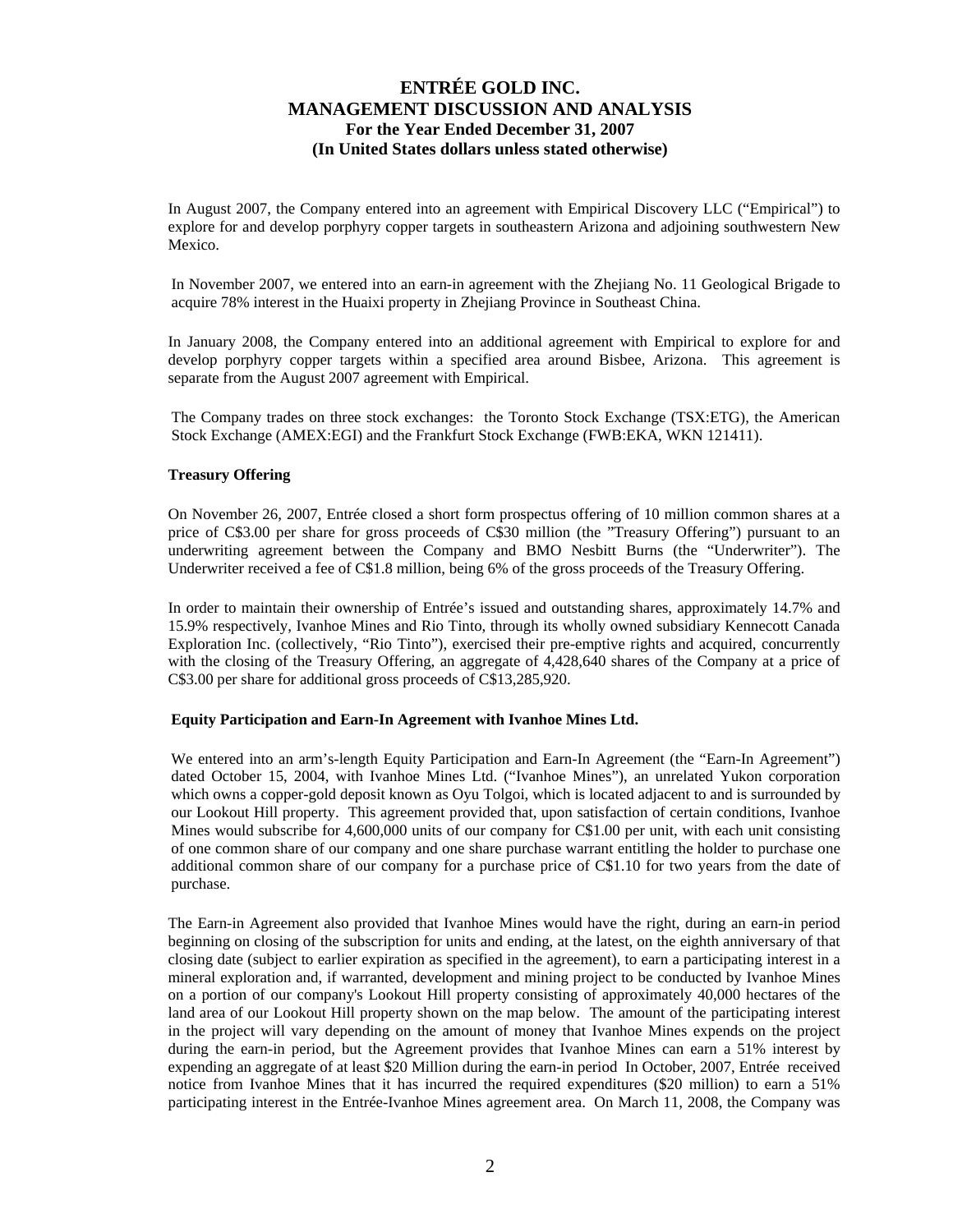notified by Ivanhoe Mines that it has expended in excess of \$27.5 million on the exploration of the Entrée-Ivanhoe Mines earn-in agreement area, thereby reaching the threshold to earn a 60% participating interest in the agreement area. Ivanhoe Mines has informed Entrée that it intends to continue to incur earn-in expenditures so as to increase its participating interest in the project and therefore, a joint venture is not being formed at this time. Subject to Ivanhoe Mines' spending a total of \$35 million on exploration and/or development on the agreement properties prior to November 2012, Ivanhoe Mines will earn an 80% participating interest in all minerals extracted below a sub-surface depth of 560 metres on the optioned property; and a 70% participating interest in all minerals extracted from surface to a depth of 560 metres.

The Earn-In Agreement gives Ivanhoe Mines the right to nominate one member of our Board of Directors until the earlier to occur of (a) the expiration of the earn-in period, or (b) the date upon which Ivanhoe Mines ceases to own at least ten percent (10%) of our issued and outstanding common shares (assuming the exercise by Ivanhoe Mines of all securities convertible into our common shares).

Ivanhoe Mines is required to vote their shares as our board of directors direct on all matters pertaining to the appointment of directors, the appointment and remuneration of our auditors and all other matters to be submitted to our stockholders except for "extraordinary" matters. "Extraordinary" matters are matters requiring a special majority (66.33%), the vote of a majority of disinterested stockholders and matters where Ivanhoe Mines is precluded from voting.

In addition, the Earn-In Agreement gives to Ivanhoe Mines a pre-emptive right to such percentage of any offering of securities of our company as will enable them to preserve their ownership percentage in our company.

We believe that the Earn-In Agreement represents a significant milestone in the development of our company. It has enabled us to raise money that we can use to pursue our exploration activities on the balance of our Lookout Hill property and elsewhere. It has the potential, depending on how much money Ivanhoe Mines actually expends on the project during the earn-in period, to enable the exploration of that portion of our Lookout Hill property at little or no cost to our company.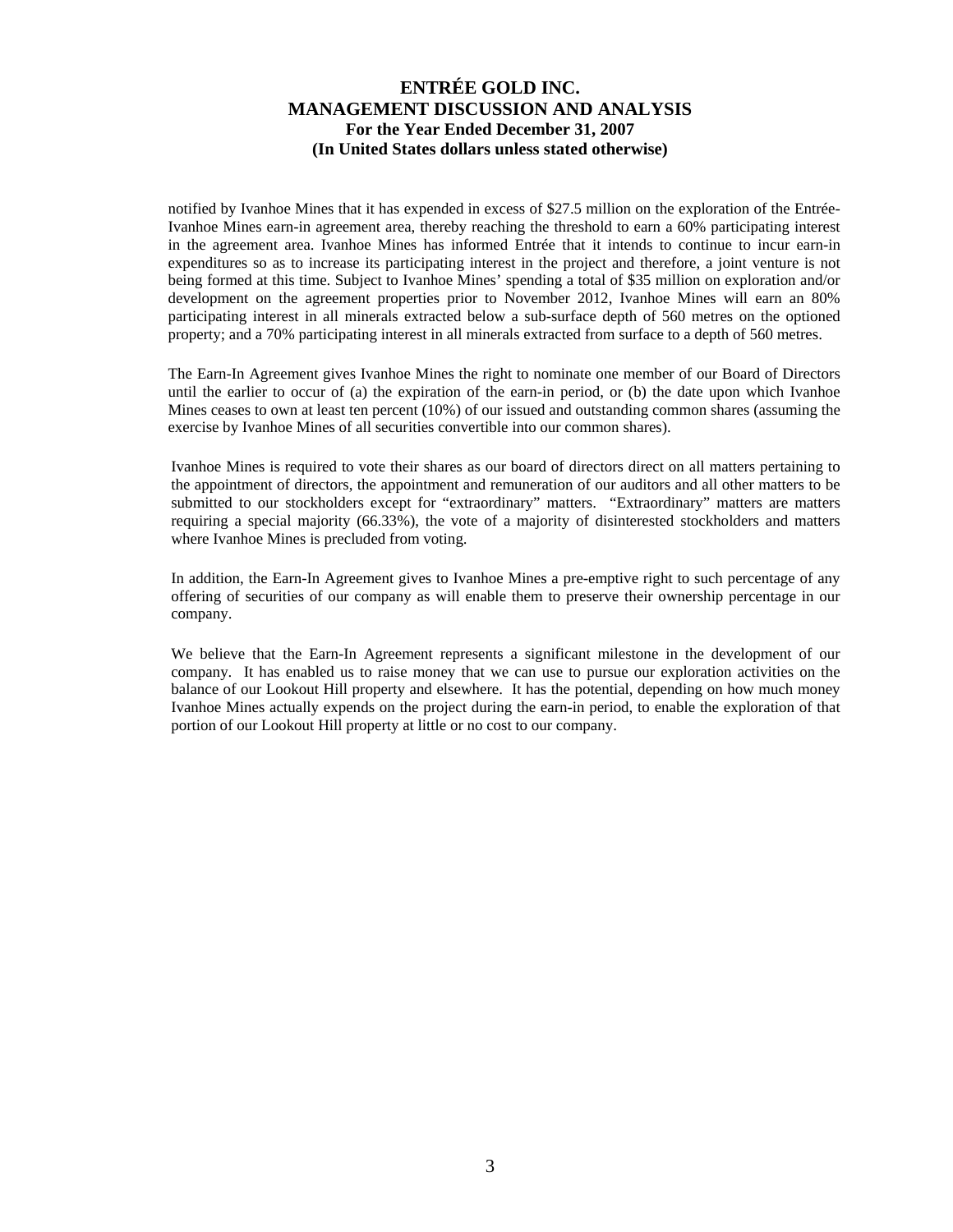The portion of our property subject to the Earn-In Agreement, which is referred to in the agreement as the "Project Property", is shown below:

## Entree Gold Inc./Ivanhoe Mines Ltd. **Project Property Boundaries**



We closed the private placement described in the Earn-In Agreement on November 9, 2004, at which time Ivanhoe Mines purchased the 4,600,000 units described above. In July 2005, Ivanhoe Mines exercised its 4.6 million share purchase warrants in order to fully participate in a Rio Tinto private placement with Entrée (see below).

On June 29, 2007, Ivanhoe Mines exercised its "A" and "B" warrants purchased as part of a private placement in July 2005, and the Company issued 1,235,488 common shares for cash proceeds of \$3,340,327.

On November 26, 2007, in order to maintain its percentage ownership of Entrée's issued and outstanding shares, at approximately 14.7%, Ivanhoe Mines exercised its pre-emptive rights and acquired, concurrently with the closing of the Treasury Offering, an aggregate of 2,128,356 shares of the Company at a price of C\$3.00 per share for additional gross proceeds of C\$6,385,068.

## **Investment by Rio Tinto in Entrée Gold Inc.**

In June 2005, Rio Tinto completed a private placement into Entrée, whereby it purchased 5,665,730 units at a price of C\$2.20 per unit, which consisted of one Entrée common share and two warrants (one "A" warrant and one "B" warrant). Two "A" warrants entitled Rio Tinto to purchase one Entrée common share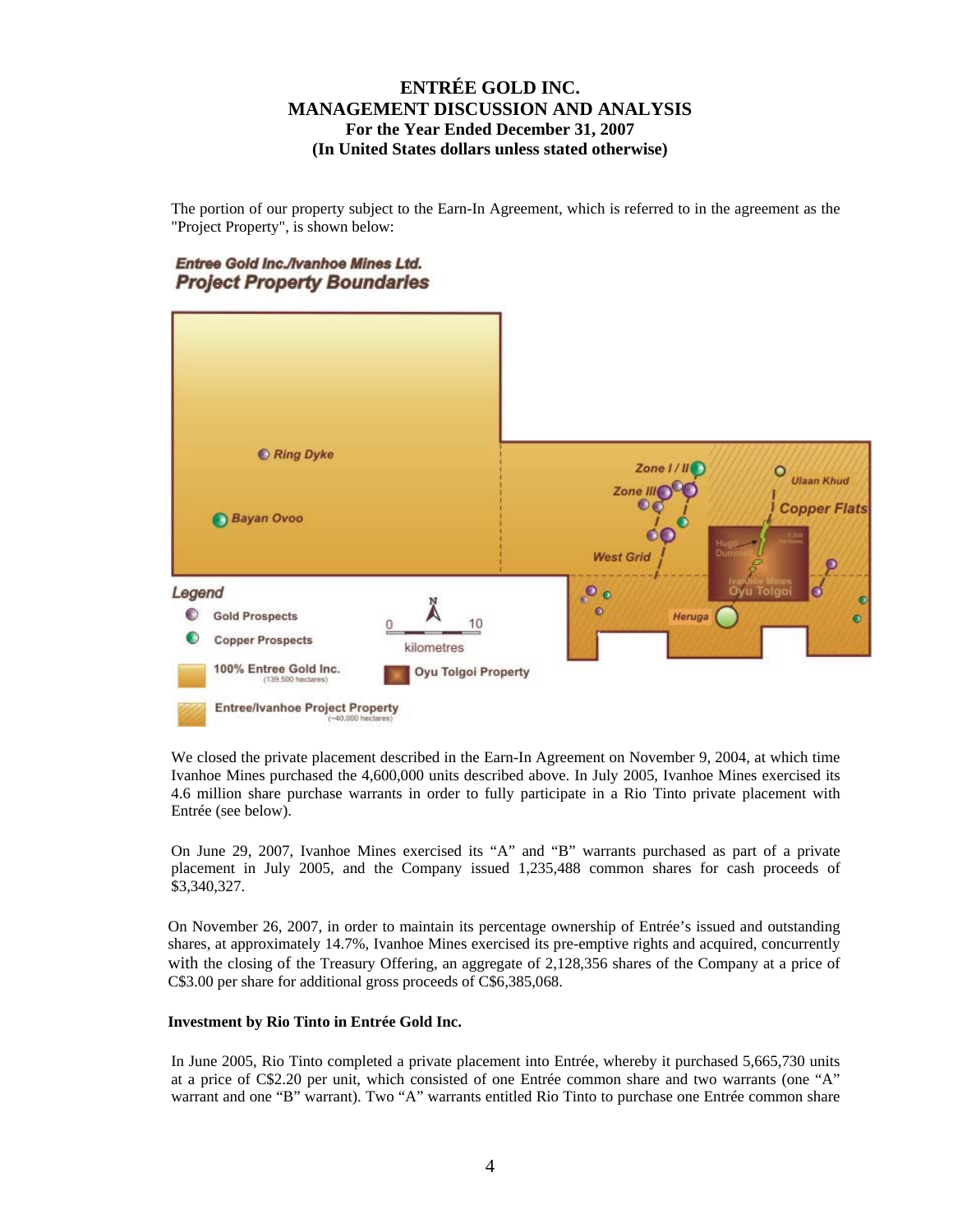for C\$2.75 within two years; two "B" warrants entitled Rio Tinto to purchase one Entrée common share for C\$3.00 within two years. Proceeds from Rio Tinto's investment were \$10,170,207. Ivanhoe Mines exercised its pre-emptive right and participated in the private placement to maintain proportional ownership of Entrée's shares. After exercising its warrant for 4,600,000 shares at C\$1.10, resulting in proceeds to Entrée of \$4,069,214, Ivanhoe Mines purchased 1,235,489 units, resulting in further proceeds to Entrée of \$2,217,209. Rio Tinto purchased an additional 641,191 units of the private placement to maintain proportional ownership, resulting in further proceeds of \$1,150,681.

Rio Tinto is required to vote its shares as our board of directors directs on matters pertaining to fixing the number of directors to be elected, the election of directors, the appointment and remuneration of auditors and the approval of any corporate incentive compensation plan or any amendment thereof, provided the compensation plan could not result in any time in the number of common shares reserved for issuance under the plan exceeding 20% of the issued and outstanding common shares.

On June 27, 2007, Rio Tinto exercised it's "A" and "B" warrants and the Company issued 6,306,920 common shares for cash proceeds of \$17,051,716.

On November 26, 2007, in order to maintain its percentage ownership of Entrée's issued and outstanding shares, approximately 15.9%, Rio Tinto exercised its pre-emptive rights and acquired, concurrently with the closing of the Treasury Offering, an aggregate of 2,300,284 shares of the Company at a price of C\$3.00 per share for additional gross proceeds of C\$6,900,852.

At December 31, 2007, Ivanhoe Mines owned approximately 14.7% of Entrée's issued and outstanding shares.

At December 31, 2007, Rio Tinto owned approximately 15.9% of Entrée's issued and outstanding shares.

### **Investment by Rio Tinto in Ivanhoe Mines Ltd.**

In October 2006, Rio Tinto announced that it had agreed to invest up to \$1.5 billion to acquire up to a 33.35% interest in Ivanhoe Mines. The proceeds from this investment were targeted to fund the joint development of the Oyu Tolgoi copper-gold project. An initial tranche of \$303 million was granted to acquire 9.95% of Ivanhoe Mines' shares. It was further announced on September 12, 2007 that Rio Tinto will provide Ivanhoe Mines with a convertible credit facility of \$350 million for interim financing for the Oyu Tolgoi copper-gold project in Mongolia. The credit facility is directed at maintaining the momentum of mine development activities at Oyu Tolgoi while Ivanhoe Mines and Rio Tinto continue to engage in finalising an Investment Agreement between Ivanhoe Mines and the government of Mongolia. If converted, this investment could result in Rio Tinto's owning 46.65% of Ivanhoe Mines." Entree believes these investments represent, together with the exercise of the Entrée warrants, a major vote of confidence by one of the world's pre-eminent mining companies in both the Oyu Tolgoi project and in the country of Mongolia.

### **Mongolian Government**

The Mongolian Parliament began its autumn session in early October and consideration of the draft Investment Agreement for Oyu Tolgoi was on Parliament's official schedule of business. The Investment Agreement is structured to stabilize tax and fiscal issues and guide the planned development and long-term operation of the Oyu Tolgoi Project. In November 2007, the ruling party (MPRP) voted to replace its leader who was also the Prime Minister. A new Prime Minister was appointed in December 2007.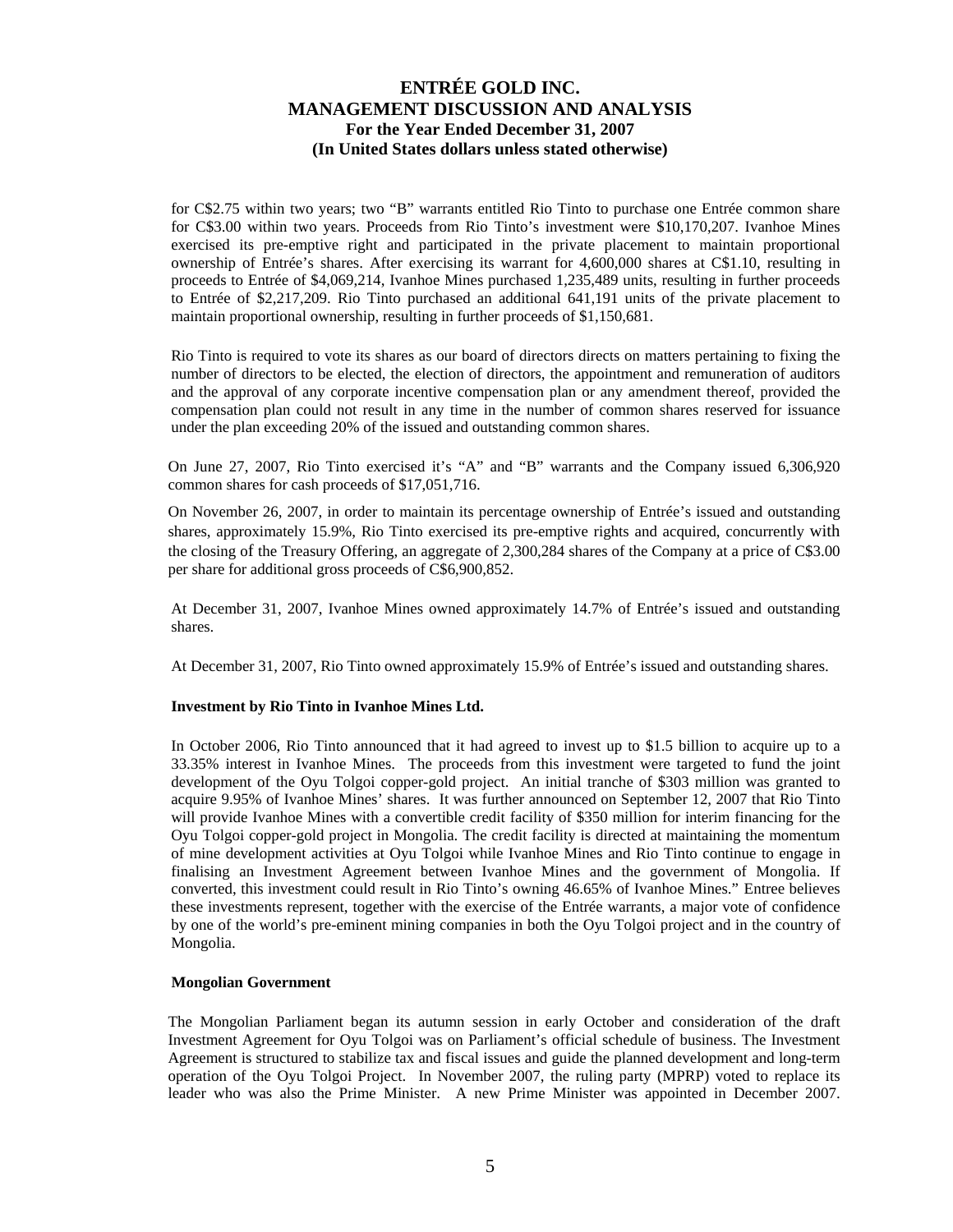Subsequent to his appointment, the Prime Minister withdrew the Investment Agreement for Oyu Tolgoi from Parliament and appointed a new Cabinet. The Prime Minister formed a new Working Group tasked with reviewing the Oyu Tolgoi Investment Agreement and preparing a draft agreement to be presented to Parliament for approval. The Working Group was composed of members from different parties within the Mongolian Parliament. The announced intention is to approve the agreement in advance of the upcoming general election in June 2008.

Parliament concluded the autumn session in February 2008, with the intended date of return announced as April 5, 2008. Media reports indicate that Parliament reconvened for an irregular session on March 25, 2008.

On March 12, 2008, the Prime Minister and leader of the Opposition held a joint press conference. They announced that the government would seek to change the existing minerals law to allow the Mongolian Government to acquire up to a 51% stake in any projects deemed strategic. It is unclear at this time the mechanics of this proposal or what the impact may or may not be on negotiations.

Ivanhoe Mines and Rio Tinto have been meeting with Members of Parliament to discuss issues relating to the planned development of Oyu Tolgoi and lawmakers have visited the Oyu Tolgoi Project site to see work in progress. Ivanhoe Mines and Rio Tinto also have expressed their concerns to Members of Parliament, the Government's Cabinet and the President about potential adverse impacts on the cost and timing for the Oyu Tolgoi project that would result from any further unexpected delays in the parliamentary approval process.

The draft agreement, once approved by Parliament, remains subject to approvals by the Ivanhoe Mines and Rio Tinto boards of directors.

Entrée continues to monitor developments in Mongolia, and maintains regular contact with Rio Tinto and Ivanhoe Mines regarding this matter.

### **Corporate Information**

Our corporate headquarters are located in Vancouver, British Columbia, but we conduct all of our operations in Mongolia through our wholly-owned subsidiary, Entrée LLC. We maintain an office for this purpose in Ulaanbaatar, the capital of Mongolia. Our Mongolian office is staffed by our Vice-President, Exploration, an operations manager, a business manager, two office assistants, and a full-time accountant. Operations in the U.S. are conducted through field offices set-up for specific projects. Entree leased an office in Beijing in December 2007 for the purposes of managing operations in China. Our China office is staffed by an office manager, an accountant and a cashier. The Company is currently in the process of forming a Chinese business entity.

We believe that Entrée is in sound financial condition and well positioned to build upon the value of our company, both in terms of our arrangement with Ivanhoe Mines and Rio Tinto and our exciting and promising prospects elsewhere. As part of our ongoing strategy, we are also actively seeking quality acquisitions to complement our existing portfolio.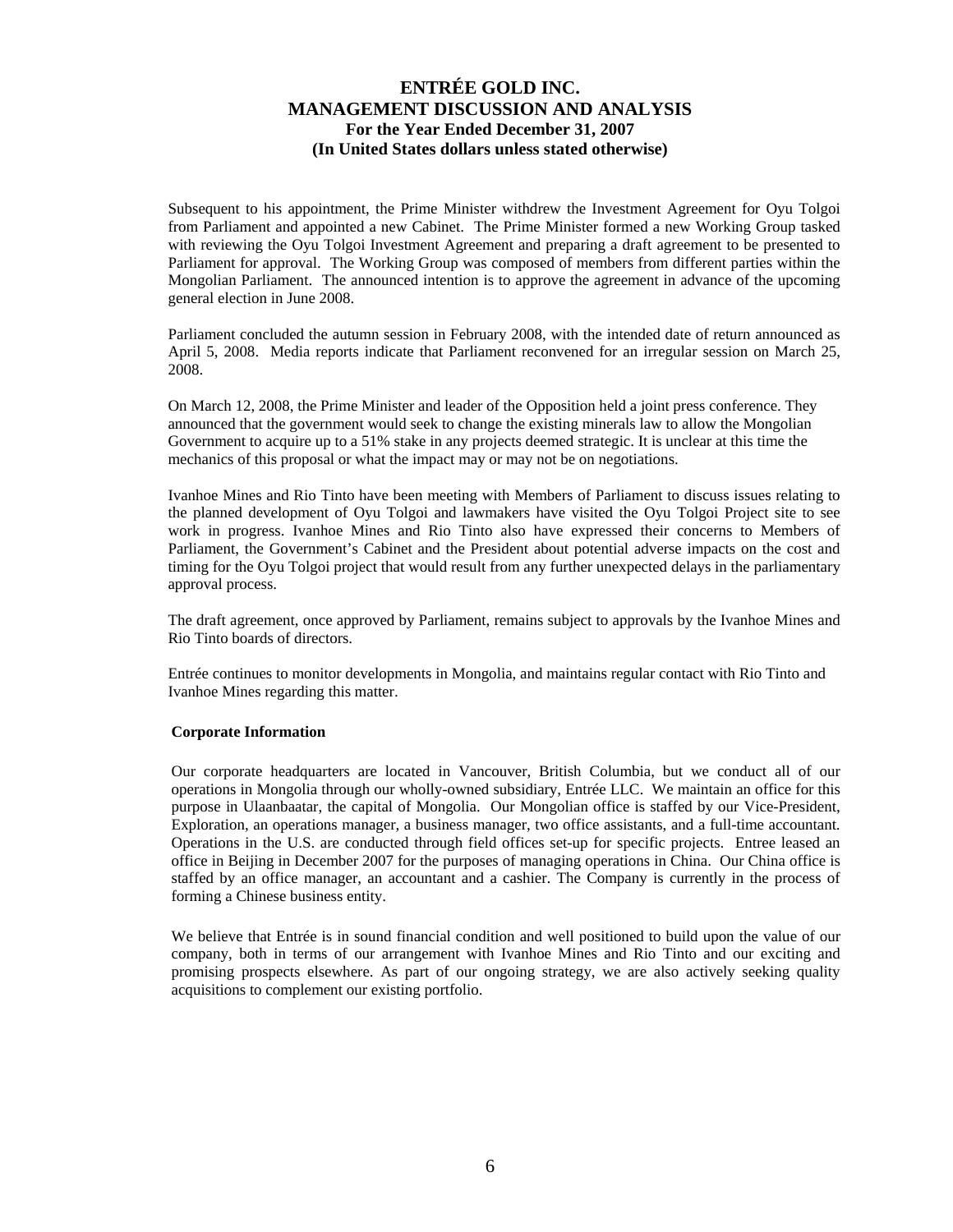#### **Mineral Resource Estimate**

#### Hugo North Extension

In February 2006, Entrée announced that a mineral resource estimate prepared by Ivanhoe Mines under the supervision of AMEC Americas Limited ("AMEC") had delineated an initial Inferred Resource for the northern extension of the Hugo North deposit (the "Hugo North Extension") on the Copper Flats area of Entrée's Shivee Tolgoi license, in the South Gobi region of Mongolia. The drilling and exploration work that resulted in the preparation of this Inferred Resource estimate was conducted in order for Ivanhoe Mines to earn an interest in Lookout Hill.

In March 2007, the Company announced that an updated mineral resource estimate had been calculated, based on in-fill drilling conducted by Ivanhoe Mines up to November 1, 2006. The updated mineral resource estimate was prepared by AMEC and the corresponding technical report was filed on SEDAR [\(www.sedar.com](http://www.sedar.com/)). At a 0.6% copper equivalent cut-off, the Hugo North Extension is now estimated to contain an Indicated Resource of 117 million tonnes grading 1.80% copper and 0.61 grams per tonne ("g/t") gold (a copper equivalent grade of 2.19%). This Indicated Resource is estimated to contain 4.6 billion pounds of copper and 2.3 million ounces of gold. In addition, the Hugo North Extension is estimated to contain an Inferred Resource of 95.5 million tonnes grading 1.15% copper and 0.31 g/t gold (a copper equivalent grade of 1.35%). The contained metal estimated within the Inferred Resource portion of the Hugo North Extension is 2.4 billion pounds of copper and 950,000 ounces of gold. For further information, see the Company's news release dated March 29, 2007 available on SEDAR.

### Heruga

On March 12, 2008, Entrée announced an initial mineral resource estimate prepared for the Heruga copper, gold, and molybdenum deposit, under the supervision of Quantitative Group, Perth Australia (QG). Heruga is estimated to contain an Inferred Resource of 760 million tonnes grading 0.48% copper, 0.55 g/t gold and 142 parts per million ("ppm") molybdenum for a copper equivalent grade of 0.91%, using a 0.60% copper equivalent cut-off grade, see Table 2 on page 12. Based on these figures, the Heruga deposit is estimated to contain at least eight billion pounds of copper and 13.4 million ounces of gold. Drilling is being conducted by partner and project operator, Ivanhoe Mines.

### **Listing of Common Stock on Other Stock Exchanges**

Trading of our shares of common stock commenced on the AMEX effective July 18, 2005, under the trading symbol "EGI'. On April 24, 2006, Entrée began trading on the Toronto Stock Exchange and discontinued trading on the TSX Venture Exchange. The trading symbol remained "ETG". The Company is also traded on the Frankfurt Stock Exchange, under the trading symbol "EKA", and "WKN 121411".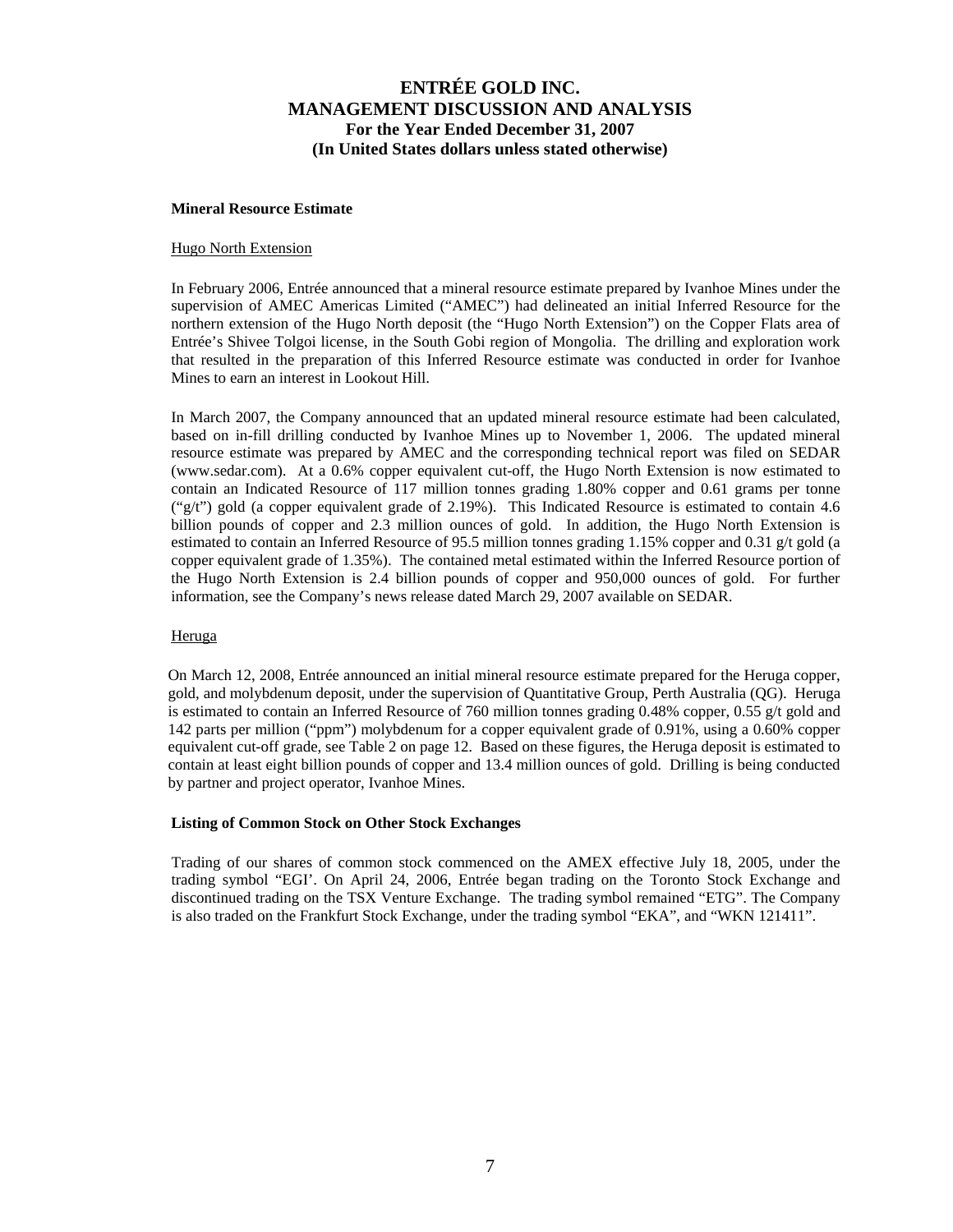## **3. REVIEW OF OPERATIONS**

Results of operations are summarized as follows:

|                                                  | Year Ended<br>December 31,<br>2007 | Year Ended<br>December 31,<br>2006 | <b>Year Ended</b><br>December 31,<br>2005 |
|--------------------------------------------------|------------------------------------|------------------------------------|-------------------------------------------|
|                                                  |                                    |                                    |                                           |
| \$<br>Depreciation                               | 212,819 \$                         | 200,530 \$                         | 126,375                                   |
| General and administrative                       | 2,896,364                          | 2,060,233                          | 1,561,941                                 |
| Interest income                                  | (1,090,718)                        | (721, 873)                         | (313, 945)                                |
| Stockholder communications and investor relation | 739,964                            | 1,273,422                          | 353,221                                   |
| Mineral interests                                | 6,343,777                          | 5,811,346                          | 7,325,658                                 |
| Impairment of asset backed                       |                                    |                                    |                                           |
| commercial paper                                 | 998,371                            |                                    |                                           |
| Stock-based compensation                         | 1,732,839                          | 1,031,683                          | 5,074,100                                 |
| Net loss                                         | 11,833,416 \$                      | 9,655,341<br><b>S</b>              | 13,691,767                                |

Mineral properties expenditures are summarized as follows:

|                               | Year Ended<br>December 31.<br>2007 | Year Ended<br>December 31,<br>2006 | <b>Year Ended</b><br>December 31,<br>2005 |
|-------------------------------|------------------------------------|------------------------------------|-------------------------------------------|
| Lookout Hill                  | \$<br>$4,222,145$ \$               | 4,021,121 \$                       | 6,639,593                                 |
| Manlai                        | 829,215                            | 1,667,356                          | 1,694,040                                 |
| Sol Dos                       | 1,023,817                          | 166,551                            |                                           |
| Empirical                     | 103,961                            |                                    |                                           |
| Other                         | 340,317                            | 231,863                            | 17                                        |
| Total costs                   | 6,519,455                          | 6,086,891                          | 8,333,650                                 |
| Less stock-based compensation | (175, 678)                         | (275, 545)                         | (1,007,992)                               |
| Total expenditures, cash      | 6.343.777 \$                       | 5.811.346 \$                       | 7,325,658                                 |

## **A) EXPLORATION**

## **I) Ivanhoe Mines Earn-in**

Under an Earn-In Agreement announced in October 2004, Ivanhoe Mines has the right to earn an interest in approximately 40,000 hectares of Entrée's 179,500 hectare Lookout Hill property. By the terms of the agreement, Ivanhoe Mines must spend a minimum of \$20 Million over 5 years and \$35 Million over 8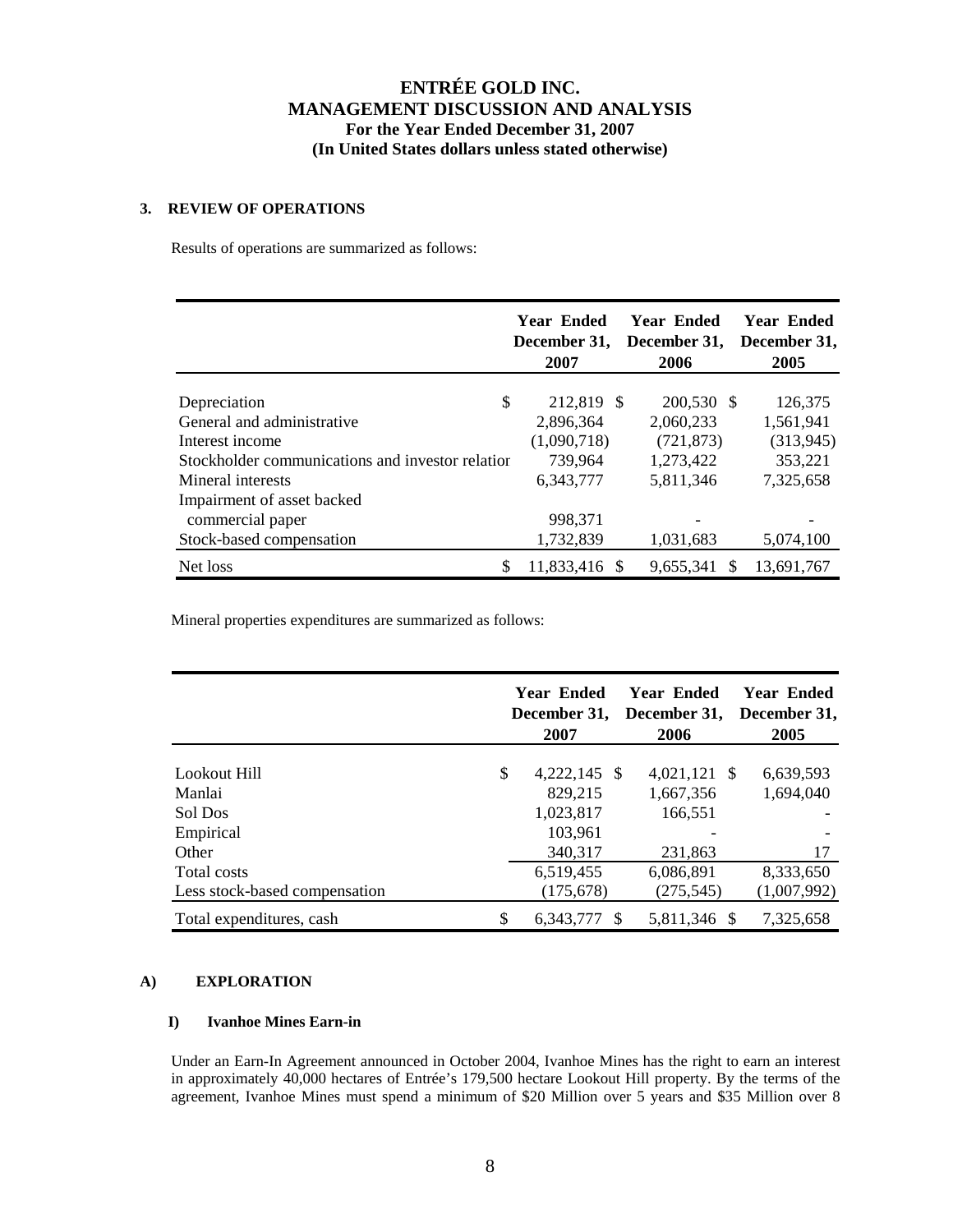years in order to earn any interest in the mineral rights to the project property and may acquire up to a 70% interest in mineralization above a depth of 560 metres and an 80% interest in mineralization below a depth of 560 metres. Thereafter, Entrée has the right to require Ivanhoe Mines to fund its share of subsequent joint venture costs through to production by debt financing, to be recovered from production cash flow.

On October 5, 2007, Entrée received notice from Ivanhoe Mines that it has incurred the required expenditures (\$20 million) to earn a 51% participating interest in the Entrée-Ivanhoe Mines agreement area. On March 11, 2008, the Company was notified by Ivanhoe Mines that it has expended in excess of \$27.5 million on the exploration of the Entrée-Ivanhoe Mines earn-in agreement area, thereby reaching the threshold to earn a 60% participating interest in the Entrée-Ivanhoe Mines agreement area. Ivanhoe Mines has advised Entrée that it intends to continue earning in; therefore a joint venture has not been formed at this time.

## **i) Hugo North Extension**

On February 1, 2006**,** Entrée announced that an initial mineral resource estimate prepared by Ivanhoe Mines under the supervision of AMEC had delineated an initial Inferred Resource for the Hugo North Extension on the Copper Flats area of Entrée's Shivee Tolgoi license. The resource estimate was the result of Ivanhoe Mines' aggressive work program that defined a 625 metre extension to the Hugo North Deposit on Entrée's property and outlined some extremely rich copper-gold mineralization.

This initial Hugo North Extension Inferred Resource was estimated to be 190 million tonnes at an average grade of 1.57% copper and 0.53 (g/t) gold for a copper equivalent grade of 1.91%, at a 0.6% copper equivalent cut-off. At the 0.6% copper equivalent cut-off, the Inferred Resource was estimated to contain 6.6 billion pounds of copper and 3.2 million ounces of gold.

In March 2007, the Company announced that an updated mineral resource estimate had been calculated, based on in-fill drilling conducted by Ivanhoe Mines up to November 1, 2006. The updated mineral resource estimate was prepared by AMEC and the corresponding technical report was filed on SEDAR [\(www.sedar.com](http://www.sedar.com/)). At a 0.6% copper equivalent cut-off, the Hugo North Extension is now estimated to contain an Indicated Resource of 117 million tonnes grading 1.80% copper and 0.61 g/t gold (a copper equivalent grade of 2.19%). This Indicated Resource is estimated to contain 4.6 billion pounds of copper and 2.3 million ounces of gold (Table 1). In addition the Hugo North Extension is estimated to contain an Inferred Resource of 95.5 million tonnes grading 1.15% copper and 0.31 g/t gold (a copper equivalent grade of 1.35%). The contained metal estimated within the Inferred Resource portion of the Hugo North Extension is 2.4 billion pounds of copper and 950,000 ounces of gold. See table below for details. For further information, see the Company's news release dated March 29, 2007 available on SEDAR.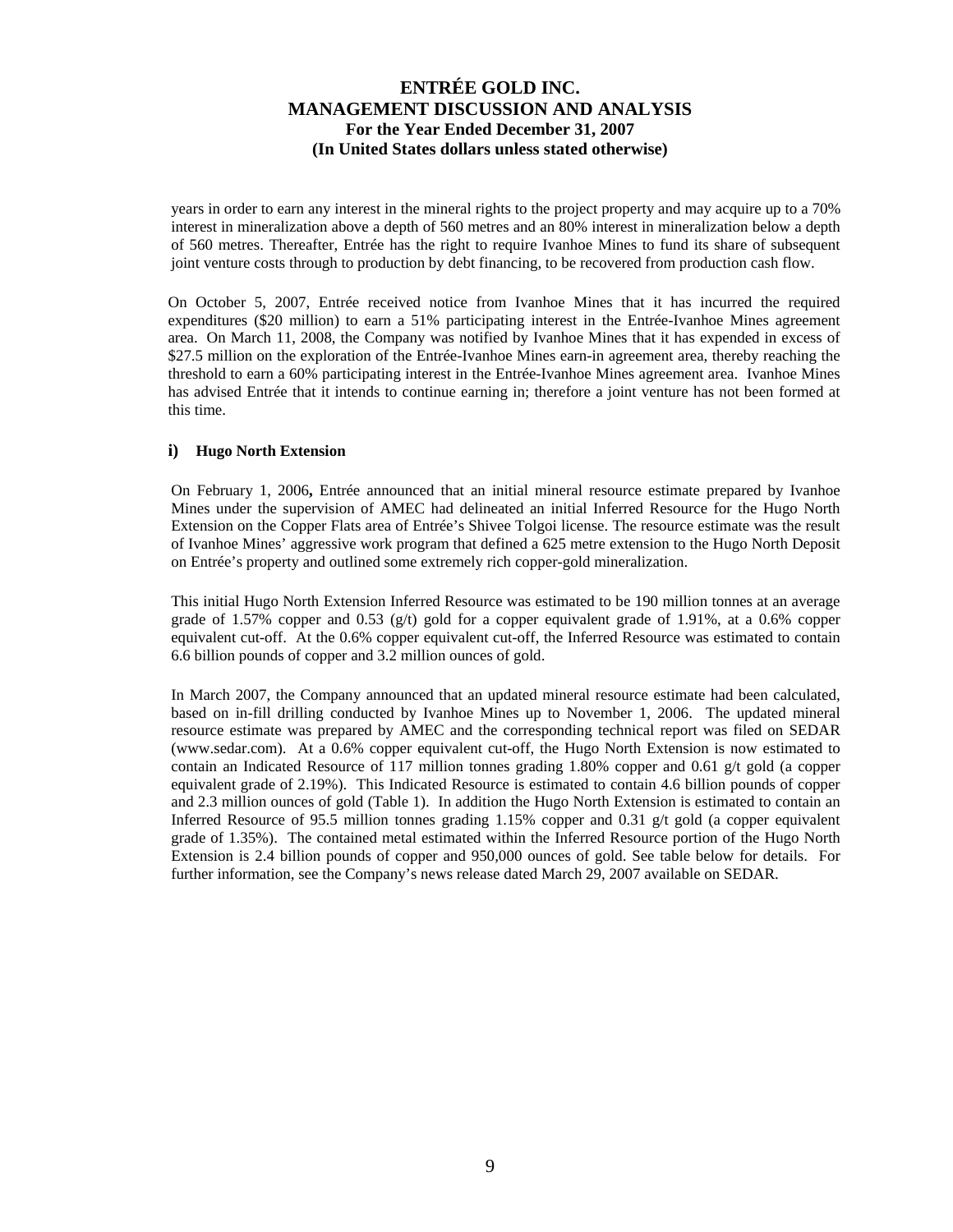### *Cautionary Note to U.S. Investors concerning estimates of Inferred and Indicated Resources.*

*This section uses the term "Inferred and Indicated Resources." We advise U.S investors that while this term is recognized and required by Canadian regulations, the U.S. Securities and Exchange Commission does not recognize it. "Inferred and Indicated Resources" have a great amount of uncertainty as to their existence, and great uncertainty as to their economic and legal feasibility. It cannot be assumed that all or any part of the Inferred and Indicated Mineral Resource will ever be upgraded to a higher category. Under Canadian rules, estimates of Inferred and Indicated Mineral Resources may not form the basis of feasibility or pre-feasibility studies, except in rare cases. U.S. investors are cautioned not to assume that part or all of an Inferred and Indicated Resource exists, or is economically or legally mineable.* 

**Table 1: Hugo North Extension Indicated and Inferred Mineral Resource on the Entrée/Ivanhoe Shivee Tolgoi Joint Agreement Property as of February 20, 2007 at various Copper-Equivalent (CuEq) cut-off grades** 

|                  | CuEq             | <b>Tonnage</b> | <b>Copper</b> | Gold  | $CuEq*$ | <b>Contained Metal</b> |           |               |
|------------------|------------------|----------------|---------------|-------|---------|------------------------|-----------|---------------|
| <b>Class</b>     | Cut-off          | (tonnes)       | (%)           | (g/t) | (%)     | Cu ('000 lb)           | $Au$ (oz) | CuEq('000 lb) |
| <b>Indicated</b> | 3.5              | 22,300,000     | 3.68          | 1.43  | 4.59    | 1,809,000              | 1,030,000 | 2,257,000     |
|                  | 3.0              | 32,000,000     | 3.36          | 1.29  | 4.18    | 2,370,000              | 1,330,000 | 2,949,000     |
|                  | 2.5              | 42,400,000     | 3.08          | 1.17  | 3.83    | 2,879,000              | 1,590,000 | 3,580,000     |
|                  | 2.0              | 52,300,000     | 2.84          | 1.09  | 3.53    | 3,275,000              | 1,830,000 | 4,070,000     |
|                  | 1.5              | 65,400,000     | 2.56          | 0.96  | 3.17    | 3,691,000              | 2,020,000 | 4,571,000     |
|                  | 1.25             | 74,300,000     | 2.39          | 0.88  | 2.96    | 3,915,000              | 2,100,000 | 4,849,000     |
|                  | 1.0              | 84,800,000     | 2.22          | 0.80  | 2.73    | 4,150,000              | 2,180,000 | 5,104,000     |
|                  | 0.9              | 89,700,000     | 2.14          | 0.77  | 2.63    | 4,232,000              | 2,220,000 | 5,201,000     |
|                  | 0.8              | 96,700,000     | 2.04          | 0.72  | 2.50    | 4,349,000              | 2,240,000 | 5,330,000     |
|                  | 0.7              | 107,400,000    | 1.91          | 0.66  | 2.33    | 4,522,000              | 2,280,000 | 5,517,000     |
|                  | 0.6              | 117,000,000    | 1.80          | 0.61  | 2.19    | 4,643,000              | 2,290,000 | 5,649,000     |
|                  | 0.5              | 123,900,000    | 1.73          | 0.58  | 2.10    | 4,726,000              | 2,310,000 | 5,736,000     |
|                  | 0.4              | 130,300,000    | 1.67          | 0.55  | 2.02    | 4,797,000              | 2,300,000 | 5,803,000     |
|                  | 0.3              | 137,900,000    | 1.59          | 0.52  | 1.92    | 4,834,000              | 2,310,000 | 5,837,000     |
| <b>Inferred</b>  | 3.5              | 1,400,000      | 3.32          | 1.03  | 3.98    | 102,000                | 50,000    | 123,000       |
|                  | 3.0              | 3,600,000      | 2.97          | 0.88  | 3.53    | 236,000                | 100,000   | 280,000       |
|                  | 2.5              | 5,900,000      | 2.68          | 0.87  | 3.23    | 349,000                | 170,000   | 420,000       |
|                  | 2.0              | 11,000,000     | 2.20          | 0.86  | 2.75    | 534,000                | 300,000   | 667,000       |
|                  | 1.5              | 29,100,000     | 1.73          | 0.58  | 2.10    | 1,110,000              | 540,000   | 1,347,000     |
|                  | 1.25             | 45,000,000     | 1.55          | 0.46  | 1.84    | 1,538,000              | 670,000   | 1,825,000     |
|                  | 1.0              | 62,200,000     | 1.39          | 0.39  | 1.64    | 1,906,000              | 780,000   | 2,249,000     |
|                  | 0.9              | 70,000,000     | 1.33          | 0.37  | 1.56    | 2,053,000              | 830,000   | 2,407,000     |
|                  | $\overline{0.8}$ | 78,300,000     | 1.27          | 0.34  | 1.49    | 2,192,000              | 860,000   | 2,572,000     |
|                  | 0.7              | 87,000,000     | 1.21          | 0.32  | 1.42    | 2,321,000              | 900,000   | 2,724,000     |
|                  | 0.6              | 95,500,000     | 1.15          | 0.31  | 1.35    | 2,421,000              | 950,000   | 2,842,000     |
|                  | 0.5              | 105,200,000    | 1.09          | 0.29  | 1.27    | 2,528,000              | 980,000   | 2,945,000     |
|                  | 0.4              | 127,600,000    | 0.96          | 0.26  | 1.13    | 2,701,000              | 1,070,000 | 3,179,000     |
|                  | 0.3              | 152,400,000    | 0.85          | 0.23  | 1.00    | 2,856,000              | 1.130.000 | 3,360,000     |

\*Copper equivalent (CuEq) grades have been calculated using assumed metal prices (US\$1.35/lb. for copper and US\$650/oz. for gold); %CuEq = %Cu + [ $Au(g/t)x(18.98/29.76)$ ]. The equivalence formula was calculated assuming that gold recovery was 90.8% of copper recovery. Copper recovery was 84.8% and Gold recovery was 77.6%. The contained gold and copper represent estimated contained metal in the ground and have not been adjusted for the metallurgical recoveries of gold and copper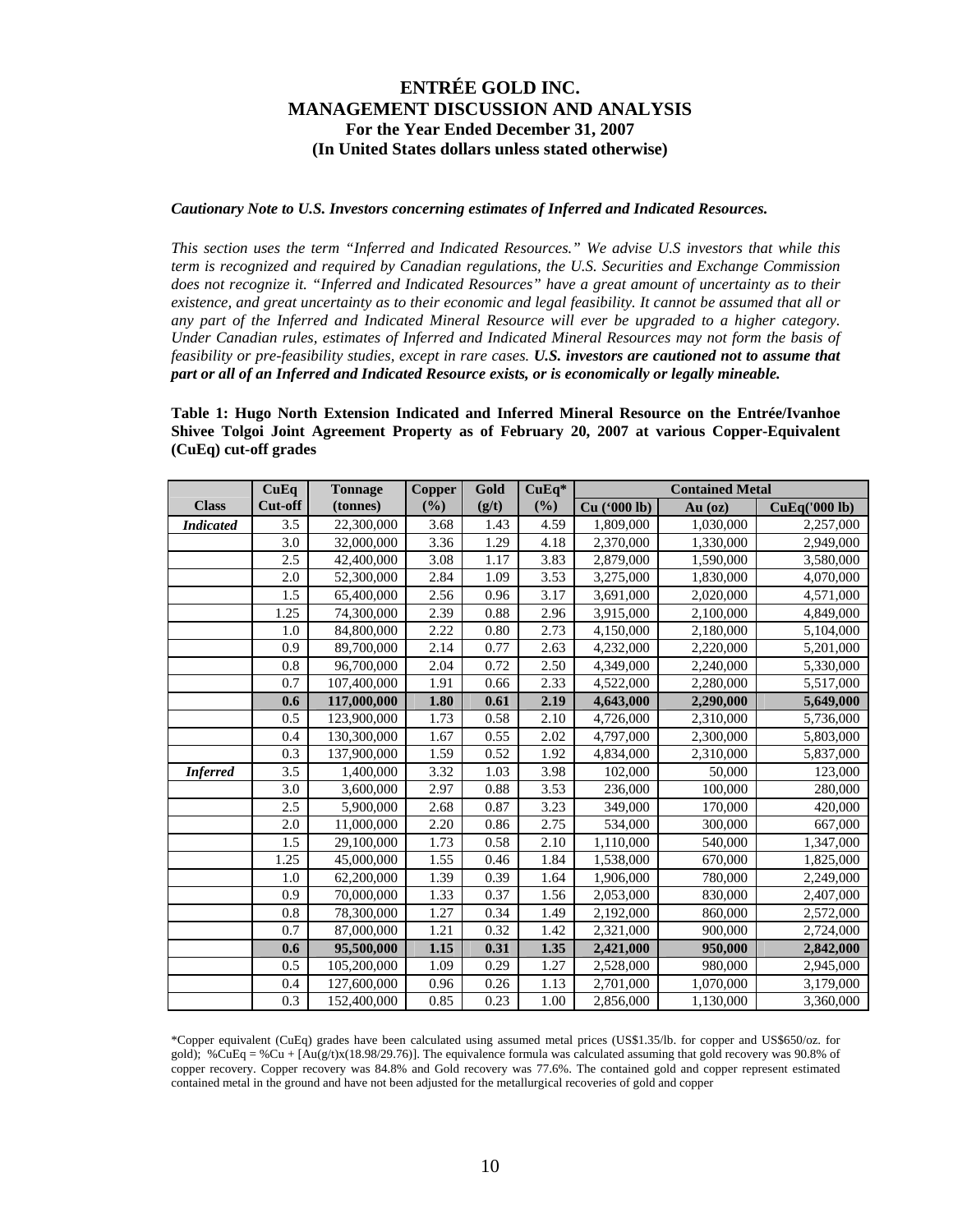Ivanhoe Mines has the right to earn an 80% interest in mineral rights on the project area below a depth of 560 metres. Accordingly, Entrée's 20% interest in the Indicated Resource using a 0.6% copper equivalent cut-off is estimated to be 23.4 million tonnes, containing approximately 930 million pounds of copper and approximately 640,000 ounces of gold. Entrée's 20% interest in the Inferred Resource is estimated to be 19.1 million tonnes, containing approximately 484 million pounds of copper and approximately 190,000 ounces of gold. Mineral resources are not mineral reserves and do not have demonstrated economic viability.

In 2006, Ivanhoe Mines completed a program of condemnation drilling on the Entrée-Ivanhoe Lookout Hill Agreement Area in preparation for infrastructure construction associated with the development of Oyu Tolgoi. On October 25, 2006, the Company announced that a body of low-grade shallow copper and gold mineralization ("Ulaan Khud") was intersected approximately 7 kilometres north of the Hugo North Extension. The area between Ulaan Khud and the Hugo North Extension has received only limited drill testing and remains a viable exploration target.

## **ii) Javhlant License (Heruga Deposit)**

The southward extension to the Oyu Tolgoi copper-gold mineralized system onto the Entrée-Ivanhoe Agreement Area has now been documented through drill testing by Ivanhoe Mines (see Entrée news releases of October 3 and 9, 2007 and January 16 and February 26, 2008 and the subsequent Inferred Resource estimate on March 12, 2008.)

Results from drilling at Heruga have identified significant molybdenum-rich copper-gold mineralization. These results confirm that the Heruga discovery extends for a strike length of at least 1,800 metres, and remains open to the north, south and east. The Heruga Deposit was discovered by drill-testing an induced polarization ("IP") geophysical anomaly that defined a 3 kilometre-long, north-south zone of high chargeability with a width up to 1,000 metres. The anomaly trends north-northeast to the Southwest Oyu Deposit on Oyu Tolgoi.

On March 12, 2008, Entrée announced an initial mineral resource estimate prepared for the Heruga copper, gold, and molybdenum deposit. Heruga is estimated to contain an Inferred Resource of 760 million tonnes grading 0.48% copper, 0.55 g/t gold and 142 ppm molybdenum for a copper equivalent\* grade of 0.91%, using a 0.60% copper equivalent\* cut-off grade, see Table 2 on page 12. Based on these figures, the Heruga deposit is estimated to contain at least eight billion pounds of copper and 13.4 million ounces of gold. Drilling is being conducted by partner and project operator, Ivanhoe Mines.

Over 42,000 metres have been drilled to date on Heruga, outlining a coherent block of copper-goldmolybdenum mineralization extending for approximately 1,800 metres north-south, with a vertical thickness typically varying between 400 to 800 metres, and a width of 200 to 300 metres. The shallowest portion of this mineralized system starts at a vertical depth of between 500 and 600 metres. Ivanhoe Mines continues to drill the deposit, with three rigs currently on site.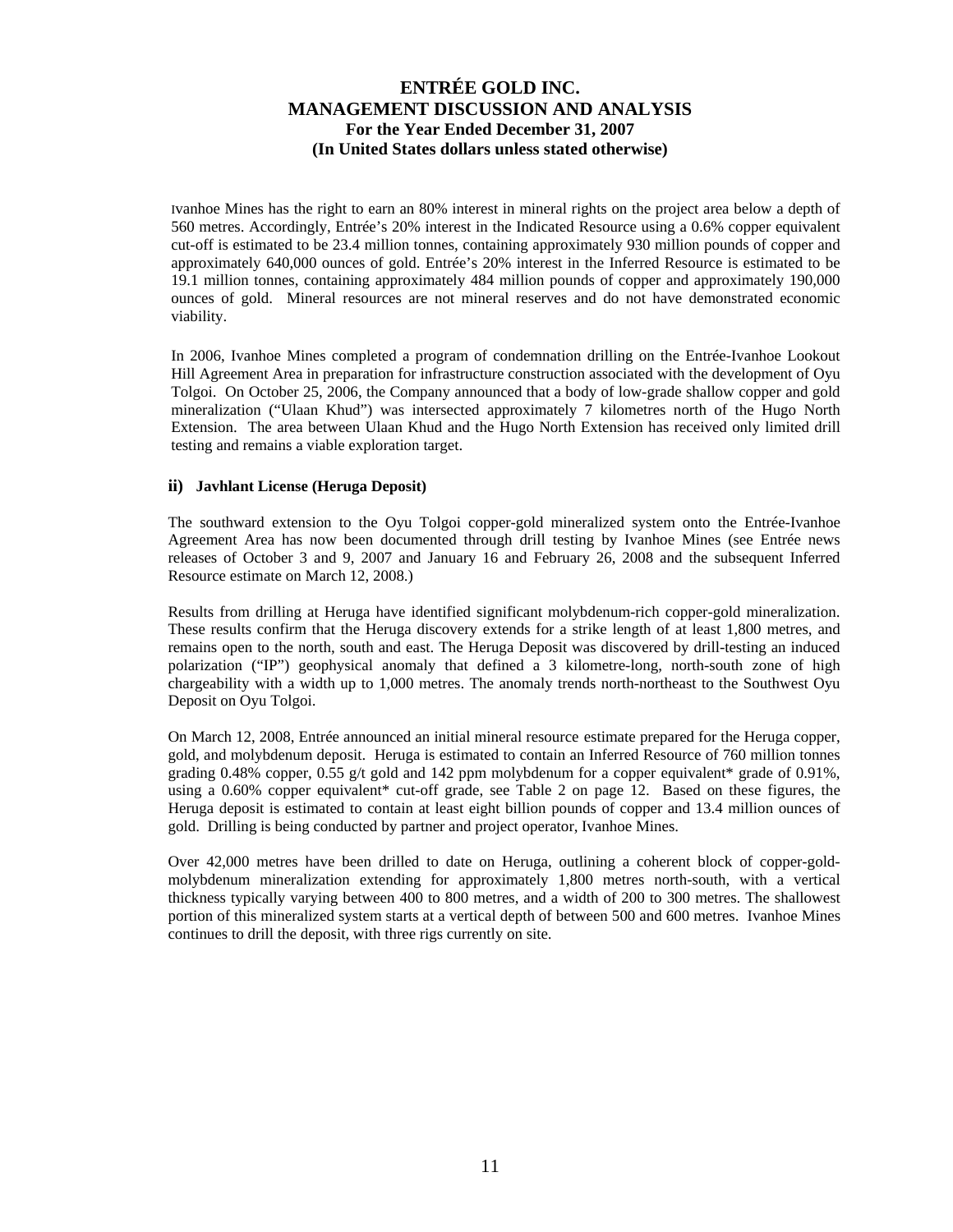| Cut-off               | <b>Tonnage</b> | Cu            | Au   | Mo  | Cu<br>$Eq*$   |                        | <b>Contained Metal</b> |                   |
|-----------------------|----------------|---------------|------|-----|---------------|------------------------|------------------------|-------------------|
| CuEq<br>$\frac{6}{9}$ | 1000's<br>(t)  | $\frac{0}{0}$ | g/t  | ppm | $\frac{0}{0}$ | <b>Cu</b><br>(1000 lb) | Au<br>('000 oz.)       | CuEq<br>(1000 lb) |
| >1.50                 | 30,000         | 0.63          | 1.80 | 126 | 1.85          | 390,000                | 1,600                  | 1,220,000         |
| >1.25                 | 80,000         | 0.59          | 1.39 | 124 | 1.54          | 970,000                | 3,400                  | 2,710,000         |
| >1.00                 | 210,000        | 0.57          | 0.97 | 145 | 1.26          | 2.570,000              | 6,400                  | 5,840,000         |
| >0.90                 | 300,000        | 0.55          | 0.84 | 150 | 1.16          | 3,600,000              | 8,000                  | 7,700,000         |
| >0.80                 | 430,000        | 0.53          | 0.72 | 152 | 1.07          | 5,000,000              | 9.900                  | 10,120,000        |
| >0.70                 | 590,000        | 0.51          | 0.62 | 148 | 0.98          | 6,590,000              | 11,700                 | 12,750,000        |
| >0.60                 | 760,000        | 0.48          | 0.55 | 142 | 0.91          | 8.030.000              | 13.400                 | 15,190,000        |
| >0.50                 | 930,000        | 0.45          | 0.50 | 135 | 0.84          | 9.220.000              | 14.900                 | 17,270,000        |
| >0.40                 | 1.160.000      | 0.41          | 0.45 | 123 | 0.76          | 10,500,000             | 16.700                 | 19,530,000        |
| >0.30                 | 1,420,000      | 0.37          | 0.40 | 111 | 0.69          | 11,670,000             | 18,200                 | 21,530,000        |

## **Table 2: Heruga Inferred Resource - March 2008**

• \*Copper Equivalent estimated using \$1.35/pound ("lb") copper ("Cu"), \$650/ounce ("oz") gold ("Au") and \$10/lb molybdenum ("Mo"). The equivalence formula was calculated assuming that gold and molybdenum recovery was 91% and 72% of copper recovery respectively. CuEq was calculated using the formula CuEq = %Cu +  $((g/t \text{ Au} * 18.98)+(M0*0.01586))/29.76$ .

The contained gold, copper and molybdenum in the tables has not been adjusted for recovery.

The 0.6% CuEq cut-off is highlighted as the base case resource for underground bulk mining.

The discovery of the Heruga Deposit marks a new style of molybdenum-rich mineralization not previously encountered on the Oyu Tolgoi trend.

Identified deposits now occur over twenty kilometres, along the structural trend hosting Oyu Tolgoi. Entrée management's long held belief that significant mineralization could extend onto Entrée's ground beyond the borders of Oyu Tolgoi has now been confirmed both to the north and south.

### **II) Lookout Hill**

Entrée commenced the 2007 exploration season on its 100% owned Lookout Hill property in April and continued through November 2007. Sixteen holes totaling 7,700 metres tested six geophysical targets hosted in interpreted Oyu Tolgoi equivalent stratigraphy, as well as a molybdenum-rich target zone. Drilling has successfully encountered Devonian age rocks, known to host copper-gold mineralization at Oyu Tolgoi. Efforts to date have been focused on rocks of similar age and results will be used to assist in defining future drill targets. In addition, the grid-based ground geological, geochemical (3,468 samples) and geophysical coverage (17 x 18 km) has been greatly expanded. The Company has also completed 5,900 line-kilometres of airborne magnetic surveying over its Togoot license, to assist in identifying additional areas of permissive Devonian age rocks.

Results obtained during the 2007 exploration season were sufficient enough to encourage the technical team to propose a phased program for 2008. A 2,000 metres follow-up program has been designed to further test areas of interest with a second phase of 3,000 metres proposed if Phase I is successful.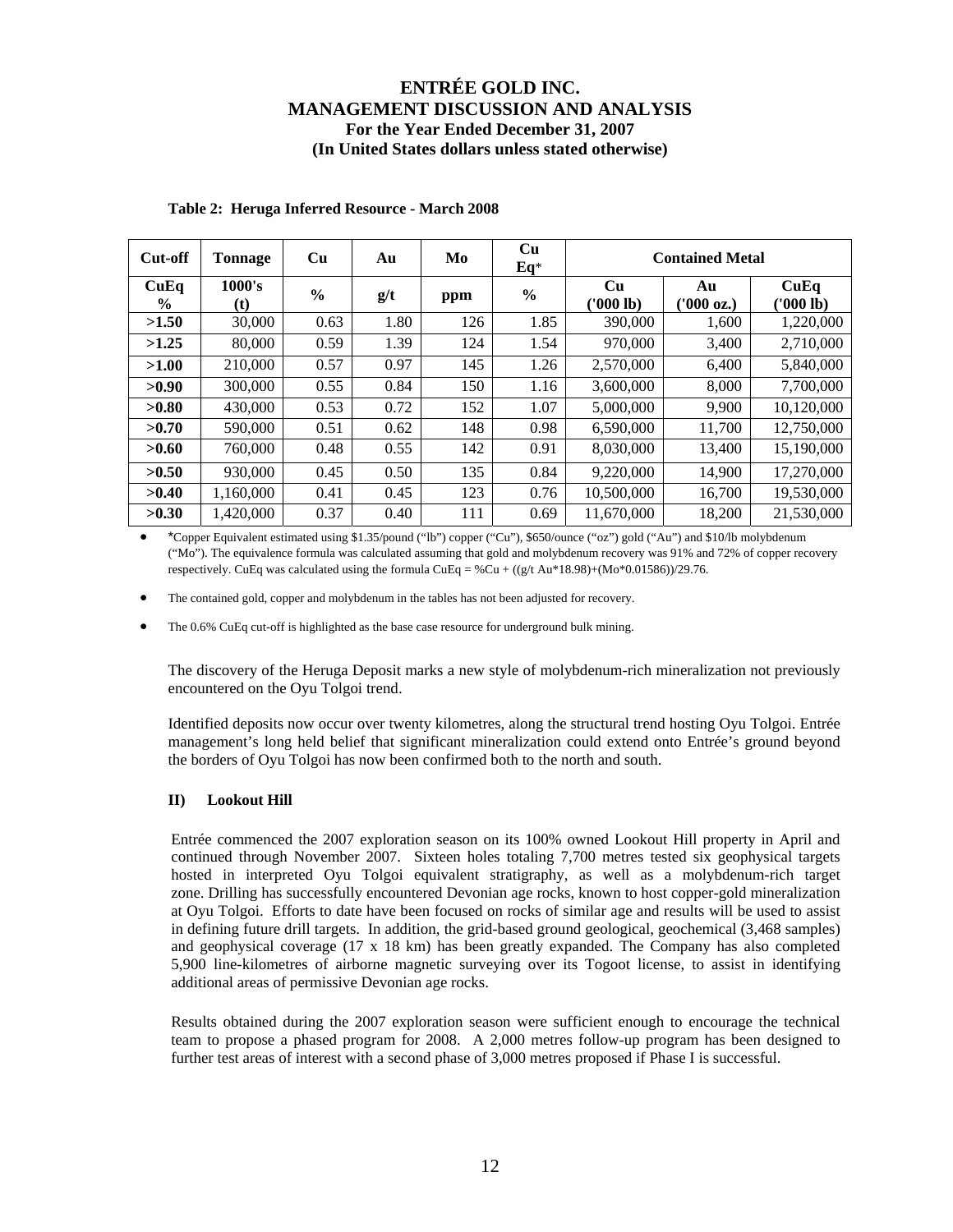For the year ended December 31, 2007, Lookout Hill expenses were \$4,222,145 compared to \$4,021,121 in 2006 as set out above. This increase was due to increased staffing costs and the airborne magnetic survey performed in 2007.

## **III) Manlai**

Entree's Manlai property is located approximately 125 kilometres to the north of Lookout Hill and adjoins the east end of Ivanhoe Mines' Kharmagtai porphyry copper-gold project.

At the Manlai Project in 2007, 1,960 metres of diamond drilling was completed in two holes on the East Target area. This target was centred on coincident magnetometer and induced polarization anomalies, and anomalous copper and molybdenum in soil geochemistry, with surface exposure of stockwork quartz veining containing chalcopyrite and bornite over an area of 500 x 150 metres. .

Limited work on the Manlai project is planned for 2008. The Company has chosen to extend the licence to 2010.

For the year ended December 31, 2007, Manlai expenses were \$829,215 compared to \$1,667,356 in 2006 as set out above. This decrease was due to a reduced exploration program in 2007, which terminated in August 2007.

## **IV) Sol Dos Prospect**

Entrée commenced exploration of the Sol Dos copper prospect in the fall of 2006. The property is located in the Safford area of south-east Arizona. A geophysical crew completed a 20 line kilometres program consisting of deep probing IP and magnetic surveys. Entrée had an option to earn a 100% interest in Sol Dos, subject to a 2% NSR, half of which can be purchased by Entrée. Three diamond drill holes totaling 2,386 metres were completed on the Sol Dos copper porphyry target. The Company chose to discontinue earning-in on the Sol Dos prospect due to the lack of favourable results and has terminated this agreement.

For the year ended December 31, 2007, Sol Dos expenses were \$1,023,817 compared to \$166,551 in 2006 as set out above. The Company did not commence the exploration of the Sol Dos prospect until the end 2006, therefore the majority of the exploration costs were expended in 2007.

### **V) Empirical Discovery Agreement 2007**

In July 2007, the Company entered into an agreement with Empirical Discovery LLC to explore for and develop porphyry copper targets in southeastern Arizona and adjoining southwestern New Mexico. Under the terms of the agreement, Entrée has the option to acquire an 80% interest in any of the properties by incurring exploration expenditures totaling a minimum of \$1.9 million and issuing 300,000 shares within 5 years of the anniversary of Toronto Stock Exchange ("TSX") acceptance of the agreement. If Entrée exercises its option, Empirical may elect within 90 days to retain a 20% participating interest or convert to a 2% Net Smelter Returns ("NSR") royalty, half of which may be purchased for \$2 million.

The principals of Empirical have extensive experience in exploration for copper porphyries in the Americas, as well as access to proprietary geophysical interpretation techniques of particular application to large regional datasets. These techniques have been modeled using a number of known deposits, and the criteria developed will be used to identify buried targets from the regional database. Initial targeting is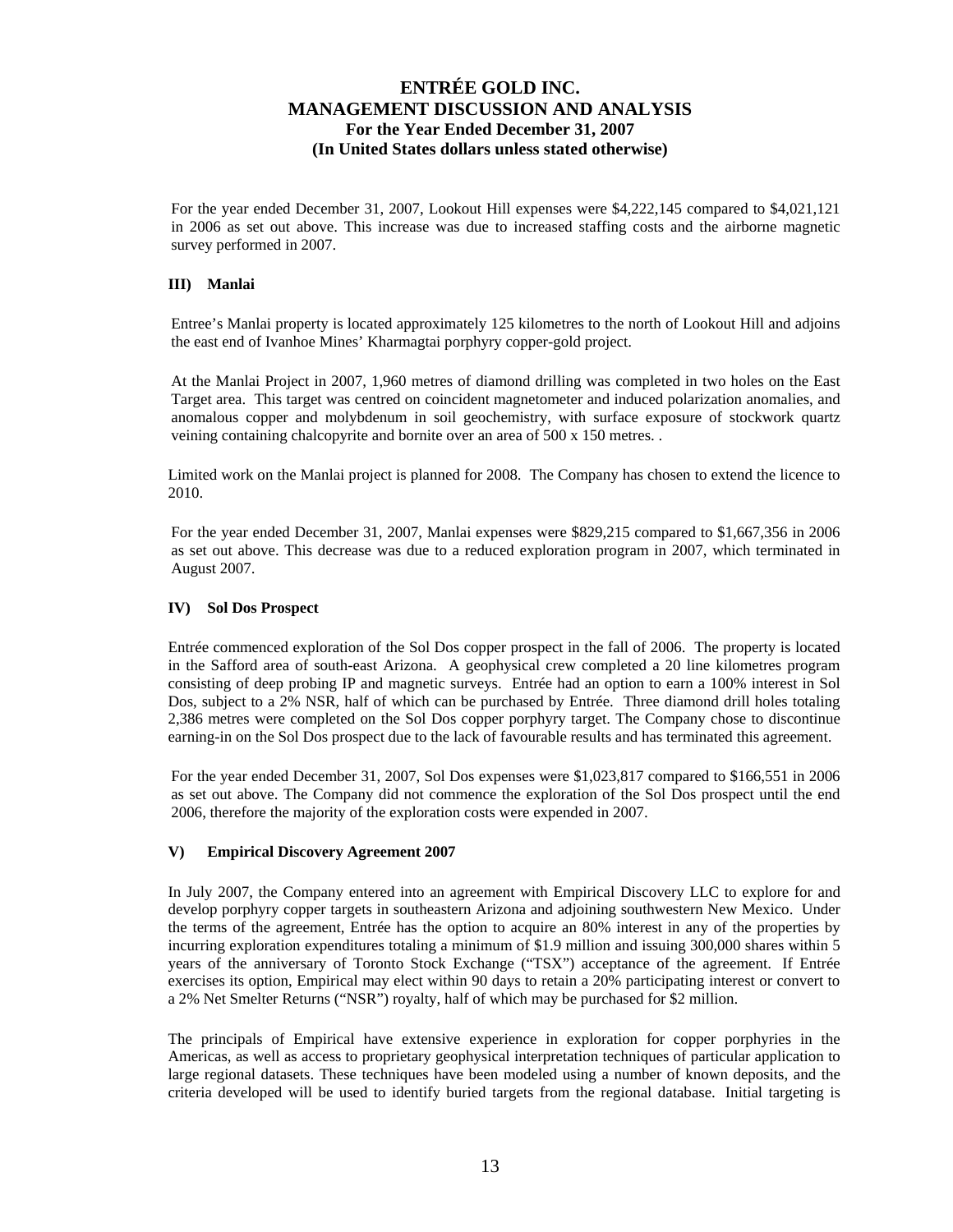underway, and applications for eleven contiguous mineral exploration permits in southeastern Arizona totaling approximately 8.5 square miles (22 square kilometres) were approved.

For the year ended December 31, 2007, Empirical expenses were \$103,961 compared to Nil in 2006 as set out above. The Company did not begin active exploration until the end 2007; therefore there were no exploration costs in 2006.

## **VI) Empirical Discovery Agreement 2008**

In January 2008, the Company entered into a second agreement with Empirical Discovery LLC to explore for and test porphyry copper targets in a specified area near Bisbee, Arizona. Bisbee is located within a copper district that produced over 8 billion pounds of copper and 3 million ounces of gold in the last century. The Company intends to use the proprietary geophysical interpretation techniques developed by the principals of Empirical to locate buried porphyry targets. The property covers over 10,800 acres (4,370 ha). Under the terms of the agreement, Entrée has the option to acquire an 80% interest in any of the properties by incurring exploration expenditures totaling a minimum of \$1.9 million and issuing 150,000 shares within 5 years of the anniversary of TSX acceptance of the agreement. If Entrée exercises its option, Empirical may elect within 90 days to retain a 20% participating interest or convert to a 2% NSR royalty, half of which may be purchased for \$2 million.

### **VII) Huaixi**

In November, 2007, Entree entered into an agreement with the Zhejiang No. 11 Geological Brigade to explore for copper within three prospective contiguous exploration licences, totaling approximately 61 square kilometres in Pingyang County, Zhejiang Province, People's Republic of China.

Entrée has agreed to spend \$3 Million to fund exploration activities on the licences (collectively known as "Huaixi" - see maps on [www.entreegold.com](http://www.entreegold.com/)) over a four year period. After Entrée has expended \$3 million, the Company will hold a 78% interest and Zhejiang No. 11 Geological Brigade will hold a 22% interest in the project.

The licences cover a large area (2 kilometres by 10 kilometres) of advanced argillic alteration with peripheral, small scale, past-producing copper-gold and pyrite mines. As the area has not been extensively drill-tested to depth or explored using deep-penetrating geophysical techniques, it is believed to offer excellent potential for buried copper deposits. The geology of the Huaixi area is similar to that of high-level systems associated with a number of porphyry copper deposits elsewhere in the world.

The Company is currently in the process of forming a Chinese business entity. Once formed, active exploration is expected to begin directly.

## **B) GENERAL AND ADMINISTRATIVE**

For the year ended December 31, 2007, general and administrative expense before stock-based compensation was \$2,896,364 compared to \$2,060,233 in 2006 as set out above. The increase was primarily due to increased insurance coverage, payroll expense and consulting, legal, and management fees in connection with corporate matters, including Sarbanes Oxley Section 404 Compliance.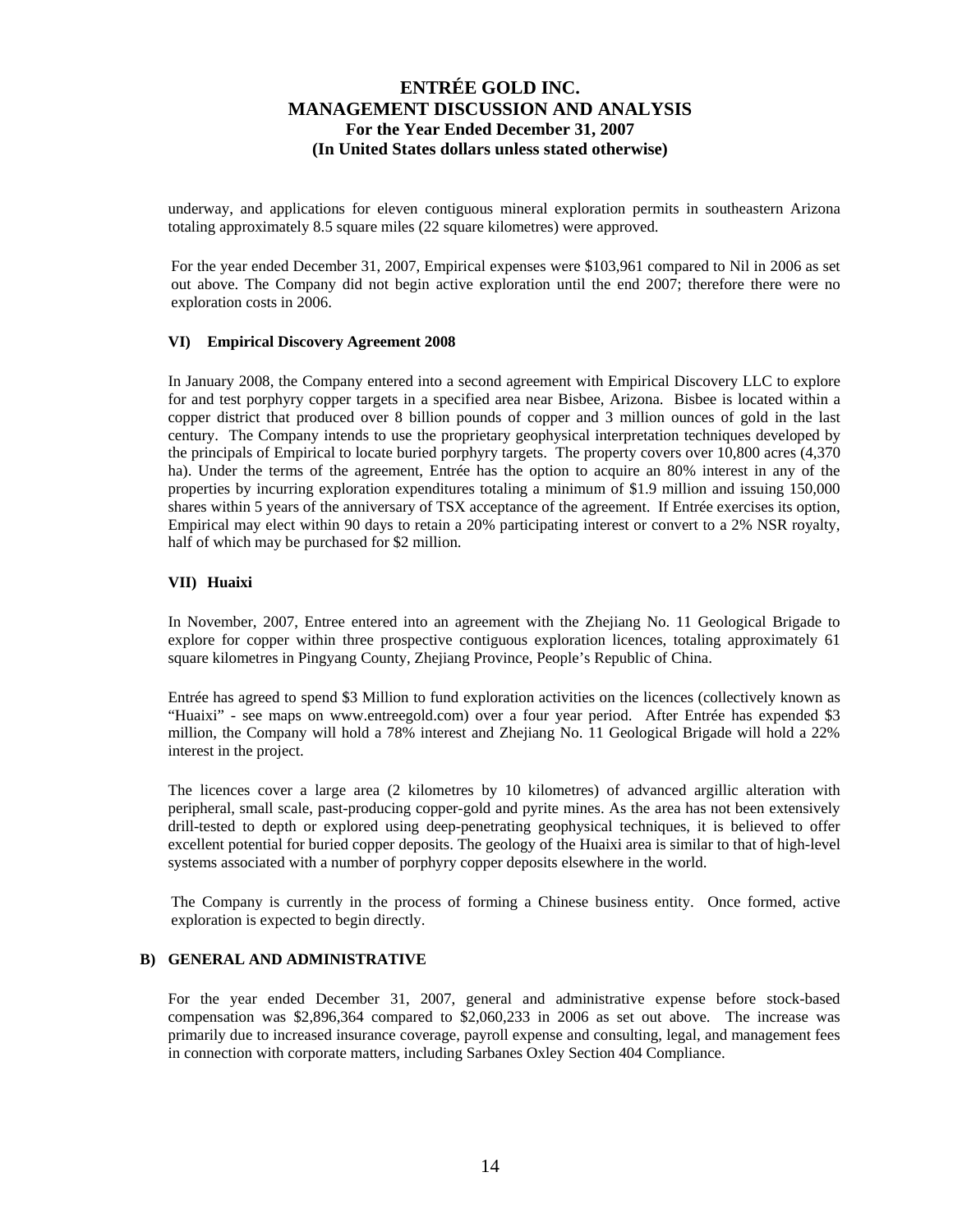### **C) STOCK-BASED COMPENSATION**

For the year ended December 31, 2007, stock-based compensation expense was \$1,732,839 compared to \$1,031,683 in 2006 as set out above. Stock-based compensation expense for the year ended December 31, 2007 represents the fair value of vesting stock options. During the year ended December 31, 2007, 1,500,500 options were granted with a fair value of \$2,082,780 compared to 1,350,000 options granted in 2006 with fair value of \$1,014,093.

## **D) STOCKHOLDER COMMUNICATIONS AND INVESTOR RELATIONS**

For the year ended December 31, 2007, stockholder communications and investor relations expense before stock-based compensation was \$739,964 compared to \$1,273,422 in 2006. The larger amount in the year 2006 period was due primarily to an investor relations campaign in Europe.

## **E) INTEREST INCOME**

For the year ended December 31, 2007, interest income was \$1,090,718 compared to \$721,873 in 2006. The Company earns income on its cash and cash equivalents. The increase was due a rise in Canadian interest rates in 2007 and greater principal amounts invested due to the proceeds from the exercise of warrants, the exercise of options and the Treasury Offering.

## **F) IMPAIRMENT OF INVESTMENT**

As at December 31, 2007 the Company had \$4,031,122 invested in Asset Backed Commercial Paper ("ABCP") rated R1(high) by Dominion Bond Rating Service. ABCP is a short term debt security issued by special purpose vehicles ("conduits"). The term of ABCP range from 1 to 364 days, and repayment of maturing ABCP is dependent on the cash generated by the conduits' underlying assets as well as the ability of the conduits to issue new ABCP. The underlying assets supporting the ABCP range from traditional financial assets (auto loans, leases) to synthetic leveraged collateralized debt obligations.

In mid August 2007, a number of sponsors of non-bank managed ABCP, including those with which the Company had invested, announced that they could not issue ABCP due to unfavourable conditions in the Canadian capital markets. As a result, the maturing ABCP was not redeemed.

As a result, the non-bank ABCP market remains the subject of an agreement signed on August 16, 2007 amongst a number of affected parties. This agreement, referred to as the "Montreal Accord", contemplates a restructuring of ABCP on or before March 31, 2008 with the expressed intention of replacing the investments with long term floating rate notes that have characteristics more closely related to the underlying assets. In September 2007, a Pan-Canadian Investor Committee ("the Committee") was established and charged with implementing the Montreal Accord. The Company is not a signatory to the Montreal Accord and it is not member of the Committee. It is however, monitoring its progress directly and through counsel.

On December 23, 2007 the Committee released a draft restructuring agreement that had been tentatively agreed to by Committee members, the conduits, and the asset providers. The agreement envisions restructuring the impacted ABCP into three categories: ABCP backed solely by traditional assets ("Traditional"); ABCP backed by a mix of traditional and structured assets ("Structured"); and ABCP backed by ineligible assets ("Ineligible"). Ineligible assets are those that have been deemed to be of inferior credit quality relative to the other impacted assets.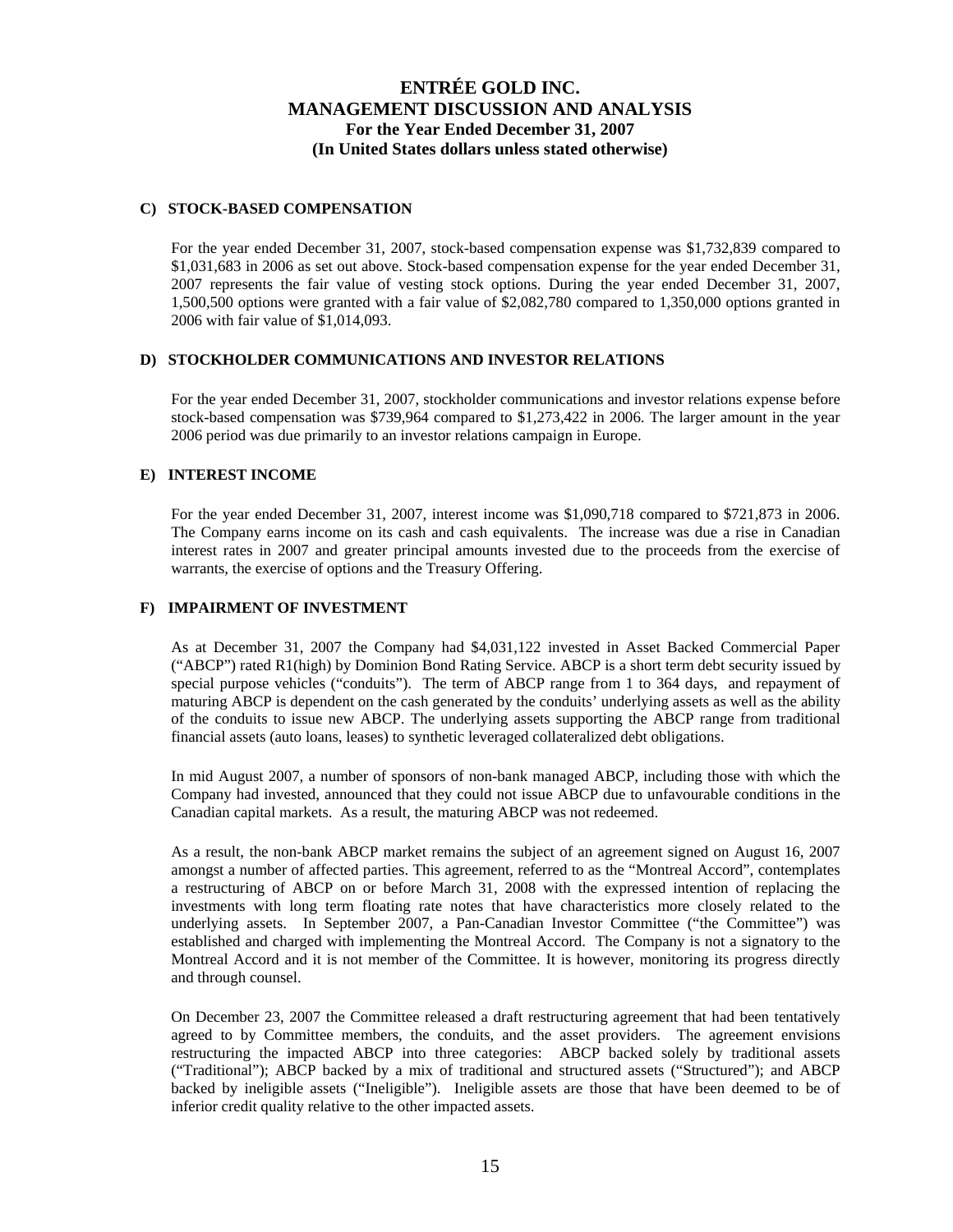Each conduit backed by traditional and ineligible assets will replace its ABCP with tracking notes where the cash flows associated with each conduit's tracking notes mirror those of that conduit's specific underlying assets. The conduits backed by structured assets will be pooled and all related ABCP will be replaced by a package of senior and junior term floating rate notes where the aggregate cash flows mirror, in aggregate, the cash flows of the entire structured pool. The senior notes will be interest bearing and are intended to receive a high investment grade credit rating while the junior notes will not receive cash interest and are not expected to be rated. Junior notes will also be subordinate to senior notes with respect to priority of payments. Current investors will receive junior and senior notes with the proportion determined by the relative value of their respective holdings as determined by the Committee.

While the Company expects the draft restructuring agreement of December 23, 2007 to be successfully implemented by the second quarter of 2008, it has not been made the subject of a definitive proposal and there is no certainty of a positive outcome.

Currently, there is no active market for the ABCP held by the Company and no liquidity is anticipated until such time as the restructuring contemplated by the Montreal Accord has been completed. Accordingly, the Company has re-classified these investments from cash and cash equivalents to long-term assets until such time as the underlying investments can be readily sold; however, the Company expects there to be a market for these investments once the terms of the restructuring are made definitive in 2008.

Based on information currently available from the Committee the Company's investments will be broken down as follows within the restructuring:

| Restructuring groupings                | Total       | Traditional<br>assets    | Structured<br>assets | Ineligible assets |
|----------------------------------------|-------------|--------------------------|----------------------|-------------------|
| Encore Trust - Series A                | \$4,031,122 | $\overline{\phantom{0}}$ | \$4,031,122          | -                 |
| Estimated recoverable value<br>$*$ /** | \$3,032,751 | $\overline{\phantom{0}}$ | \$3,032,751          |                   |

\* - see the valuation methodology and valuation ranges below.

\*\* - the range of recoverable values varied between \$2.6 million and \$3.4 million

The Company expects to receive floating rate notes for the assets related to the structured assets.

Management has estimated the impairment on ABCP held by using a probability weighted cash flow approach. Management has used the following characteristics and methodology to anticipate how the restructured and floating rate notes will look and perform:

Modeled the floating rate and tracking notes ("Restructured Notes") based upon the facts as detailed in the December 23, 2007 draft agreement issued by the Committee as this remains the most objective and supportable assumption to use. Key assumptions used in this valuation were: that the Company will receive senior and junior notes in proportion to the entire Structured pool of assets, that the maturity date of the notes will have an average life of 8 years from April 14, 2008 and the margin facility providers (applicable only to the synthetic pooled assets) will charge a standby fee of 160 basis points per annum to provide the facility.

Less observable assumptions used in the valuation include: the underlying assets will generate returns above the collateral invested between 0.5% and 0.7% and that prospective purchasers will require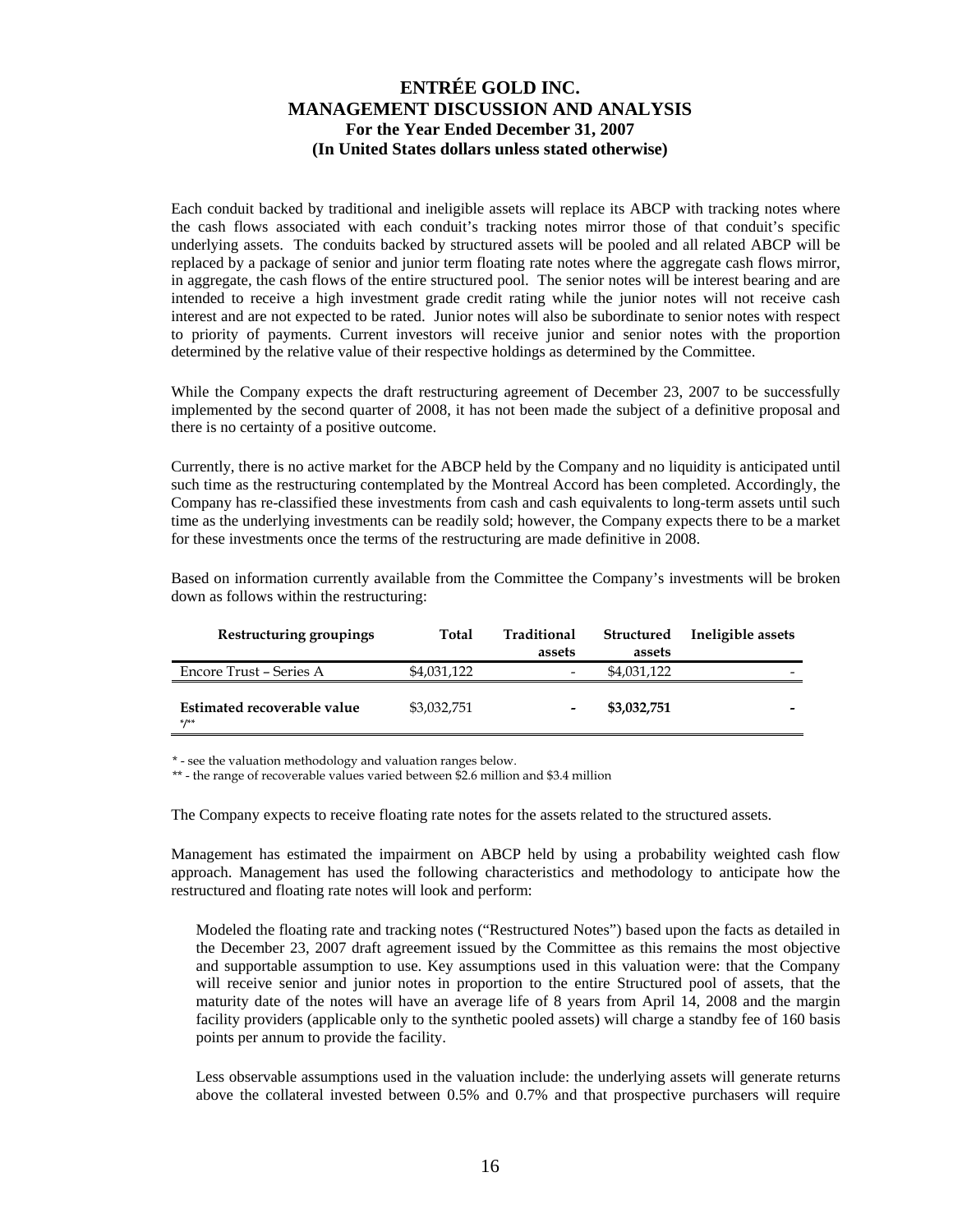yields between 7% and 11%, depending on the type of trust held, to purchase the Restructured Notes. The required yield is assumed be a function of credit quality, prevailing interest rates, the potential for future margin calls, the potential lack of liquidity in the market, and the complexity of the instruments.

As a result of these assumptions, management estimates that the resulting floating rate notes, after being converted to a fixed interest rate using a conventional interest rate swap, will pay interest of between 4.13% and 4.33%.

Management has then used a present value calculation to estimate the value of the Restructured Notes using an estimate of prospective buyers' required yield as the discount factor.

No estimate of the restructuring costs, which have been advised as being immaterial, nor has any interest income since August 13, 2007 been included in the recoverability assessment due to a lack of information.

The assumptions which have the most significant impact on the valuation estimate include: the maturity of the notes (currently assumed at 8 years), the cost of the margin facility (currently assumed at 160 bonus points per annum over the life of the trusts) and whether the restructuring is successful or not. In the event that the restructuring is unsuccessful, the recoverable value could be materially different from the value presented here.

This analysis has been calculated without the benefit of a full understanding of the underlying assets the conduits as this information has not been provided . While management believes that it has utilized an appropriate methodology to estimate fair value, given the number of uncertainties there can be no assurance that management's estimate of potential recovery is accurate.

Based on this fair value estimation the Company has recorded an impairment charge in the amount of \$998,371 in the current year which is the mid-point between the best and worst case results of the before referenced assessment. There can be no assurance that this estimate will be realized or that it will be adequate. Subsequent adjustments, which could be material, may be required in future reporting periods. In addition, the Company has not accrued any interest due from these investments pending further information from the restructuring committee.

Management will however continue to seek all avenues to recover the maximum value from the original investments and interest due.

### **G) OUTLOOK**

The Company has proposed a work program for its 100% owned ground outside of the agreement area of Lookout Hill to be conducted in two phases. Phase I contemplates a 2,000 m drill program, surface mapping and sampling and a focused geophysical program. Should Phase I prove successful, Phase II has been designed for a further 3,000 metres of drilling. The Company has budgeted approximately \$3.8M for the Lookout Hill work program in 2008.

Pursuant to Mongolian Minerals Law, we have extended the Shivee Tolgoi, Javhlant and Togoot licences for a further two year term for final expiry in March and April 2010, unless previously converted to mining licenses. The Manlai licence has been extended to March 2010. Mongolian exploration licenses are maintained in good standing by payment to the Mineral Resources and Petroleum Authority of Mongolia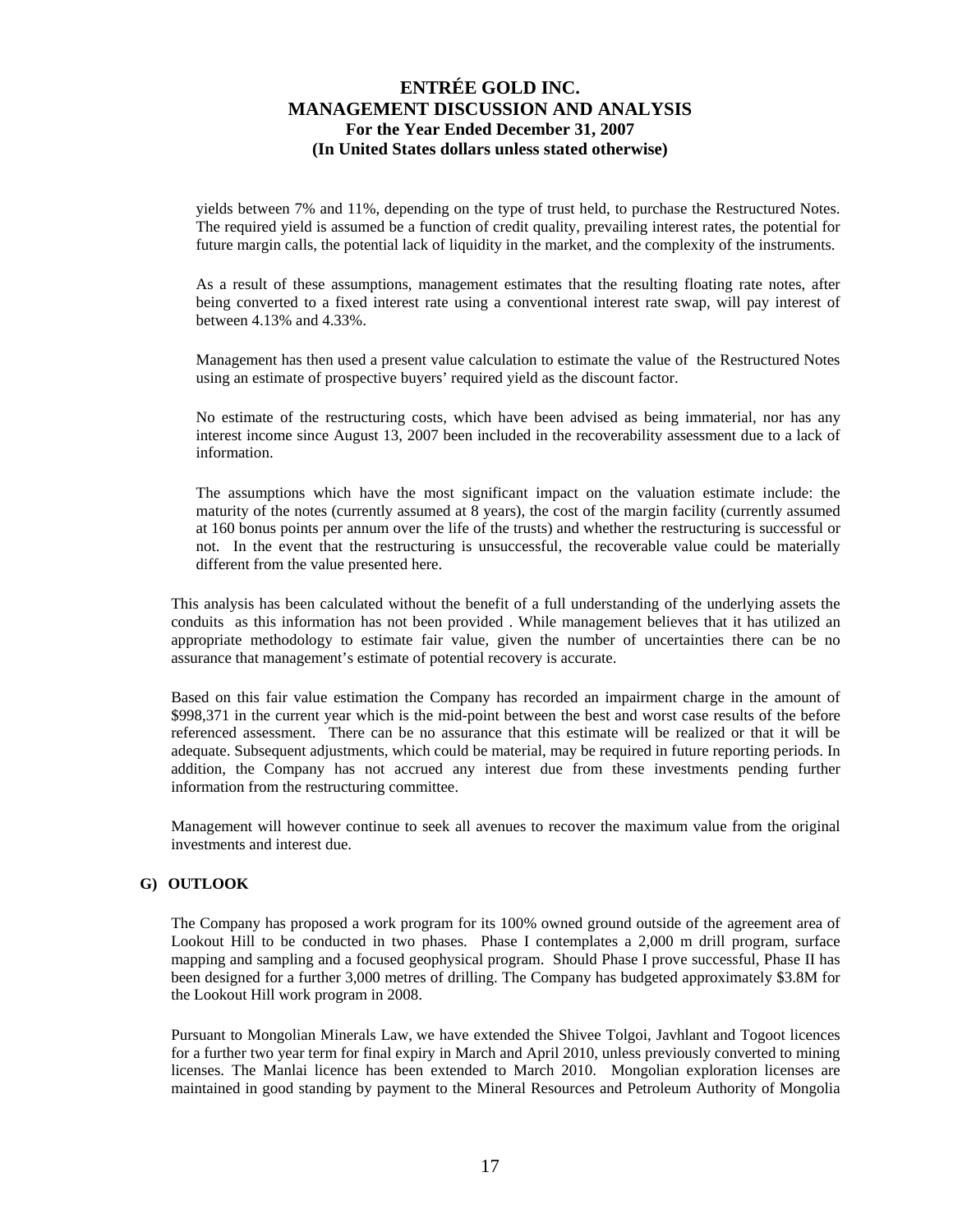of set annual fees escalating from \$0.05 to \$1.50 per hectare over the course of the mineral tenure. The total estimated annual fees in order to maintain the licences in good standing is approximately \$280,000.

Drilling by Ivanhoe is expected to continue on the Heruga Deposit. There are currently three drills on-site.

Ground acquisition of priority targets has largely been completed in Arizona and News Mexico as per the Empirical Agreement 2007. Evaluation of the acquired targets has begun and is expected to continue throughout 2008. The Company has budgeted approximately \$1.4M for the Empirical Arizona and New Mexico work program in 2008.

Ground acquisition in Arizona is currently underway with regard to the Empirical/Bisbee Agreement 2008, in the vicinity of Bisbee, Arizona. Target identification and preliminary exploration is expected to begin in second quarter of 2008. The Company has budgeted approximately \$725,000 for the Bisbee work program in 2008.

The Company entered into an agreement with the Zhejiang No. 11 Geological Brigade to explore for copper within three prospective contiguous exploration licences, totaling approximately 61 square kilometres in Pingyang County, Zhejiang Province, People's Republic of China. After Entrée has expended \$3 million over 4 years, the Company will have earned a 78% interest and Zhejiang No. 11 Geological Brigade will hold a 22% interest in the project. The Company is currently in the process of forming a Chinese business entity. It is common practice to have an agreement in place before an entity may be formed. Once the entity has been established, the Company expects to begin exploration work on the property licences immediately. The Company has budgeted approximately \$500,000 for the China work program in 2008.

The Company is actively engaged in looking for properties to acquire and manage, which are complementary to its existing projects, particularly large tonnage base and precious metal targets in eastern Asia (particularly China, Mongolia and Russia) and in the southwestern United States (Arizona, New Mexico and Nevada).

The commodities the Company is most likely to pursue include copper, gold and molybdenum, which are often associated with large tonnage, porphyry related environments. The Company has entered into agreements to acquire these types of targets over the past several months in the southwestern U.S and more recently in China. Other jurisdictions may be considered, depending on the merits of the potential asset. Other commodity associations the Company may consider include mafic-ultramafic hosted nickel and intrusive-related tungsten-tin-base metals. These commodities often occur in large tonnage geological environments.

Smaller, higher grade systems will be considered by the Company if they demonstrate potential for nearterm production and cash-flow. If the Company is able to identify smaller, higher grade bodies that may be indicative of concealed larger tonnage mineralized systems, it may negotiate and enter into agreements to acquire them.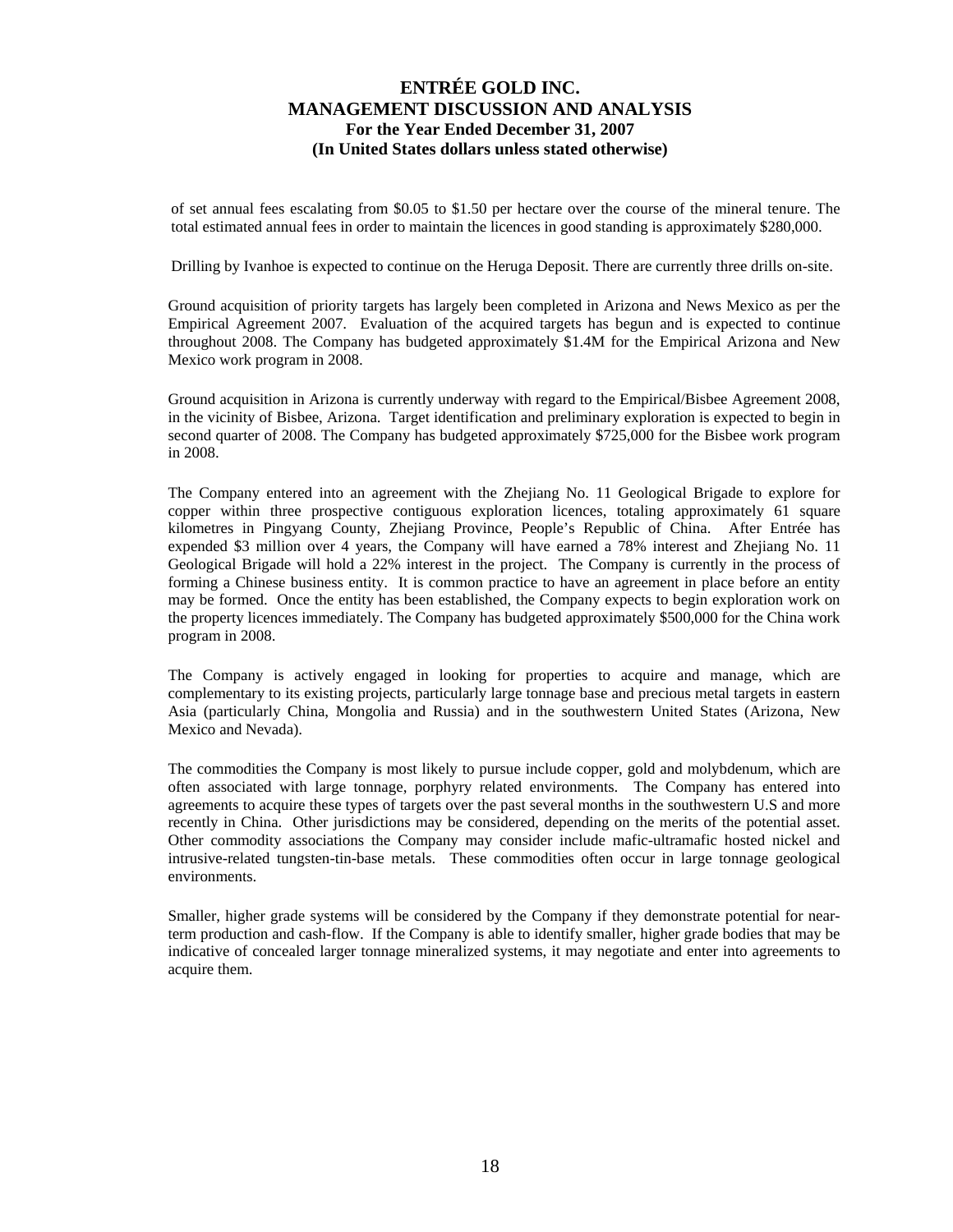## **4. SELECTED QUARTERLY DATA**

|                                                                                      |          | <b>Ouarter</b><br><b>Ended</b><br>December 31,<br>2007 | <b>Ouarter</b><br><b>Ended</b><br>September 30,<br>2007 | Quarter<br><b>Ended</b><br><b>June 30,</b><br>2007     | Quarter<br><b>Ended</b><br>March 31,<br>2007 |
|--------------------------------------------------------------------------------------|----------|--------------------------------------------------------|---------------------------------------------------------|--------------------------------------------------------|----------------------------------------------|
| Exploration<br>General and administrative<br>Loss from operations<br>Interest income | \$       | 1,097,168 \$<br>1,222,037<br>(2,319,205)<br>494,635    | 2,120,233<br>773,664<br>(2,893,897)<br>318,226          | 2,783,829<br>-S<br>2,612,514<br>(5,396,343)<br>138,175 | 509,916<br>806,402<br>(1,316,318)<br>139,682 |
| Fair value adjustment to asset backed<br>commercial paper                            |          | (425, 108)                                             | (573, 263)                                              |                                                        |                                              |
| Net loss<br>Loss per share, basic and diluted                                        | \$<br>\$ | $(2,249,678)$ \$<br>$(0.03)$ \$                        | (3, 148, 934)<br>(0.04)                                 | $(5,258,168)$ \$<br>$(0.07)$ \$                        | (1,176,636)<br>(0.03)                        |

|                                   | <b>Ouarter</b><br><b>Ended</b><br>December 31,<br>2006 | <b>Ouarter</b><br><b>Ended</b><br>September 30,<br>2006 | <b>Ouarter</b><br><b>Ended</b><br><b>June 30,</b><br>2006 | <b>Ouarter</b><br><b>Ended</b><br>March 31,<br>2006 |
|-----------------------------------|--------------------------------------------------------|---------------------------------------------------------|-----------------------------------------------------------|-----------------------------------------------------|
|                                   |                                                        |                                                         |                                                           |                                                     |
| Exploration                       | \$<br>1,790,930                                        | 2,571,691                                               | 1,209,454 \$                                              | 514,816                                             |
| General and administrative        | 789,337                                                | 1,240,727                                               | 851,580                                                   | 1,408,679                                           |
| Loss from operations              | (2,580,267)                                            | (3,812,418)                                             | (2,061,034)                                               | (1,923,495)                                         |
| Interest income                   | 174,532                                                | 202,112                                                 | 153,510                                                   | 191,719                                             |
| Net loss                          | \$<br>(2,405,735)                                      | (3,610,306)                                             | $(1,907,524)$ \$                                          | (1,731,776)                                         |
|                                   |                                                        |                                                         |                                                           |                                                     |
| Loss per share, basic and diluted | \$<br>(0.03)                                           | (0.05)                                                  | $(0.03)$ \$                                               | (0.02)                                              |

The Company's Mongolian exploration season typically begins in March or April and ends in October or November each year. Increased costs were incurred in the second quarter of 2007 compared to the same quarter in 2006 due to the exploration expenditures on the Sol Dos work program. The decreased exploration costs in the third and fourth quarter of 2007 were due to the curtailment of the exploration program on the Manlai project.

General and administrative costs fluctuate throughout the year, primarily due to stock-based compensation expenses. The fluctuation of costs was also due to an investor relations campaign in Europe in the first quarter of 2006.

## **5. LIQUIDITY**

To date the Company has not generated significant revenues from its operations and is considered to be in the exploration stage. Working capital on hand at December 31, 2007 was \$67,629,003 and is more than sufficient to finance budgeted exploration, general and administrative expense, investor relations for 2008. The company has approximately \$59 Million surplus funds available for acquisitions and/or operating requirements for 2008 and subsequent years. At present, the Company is dependent on equity financing for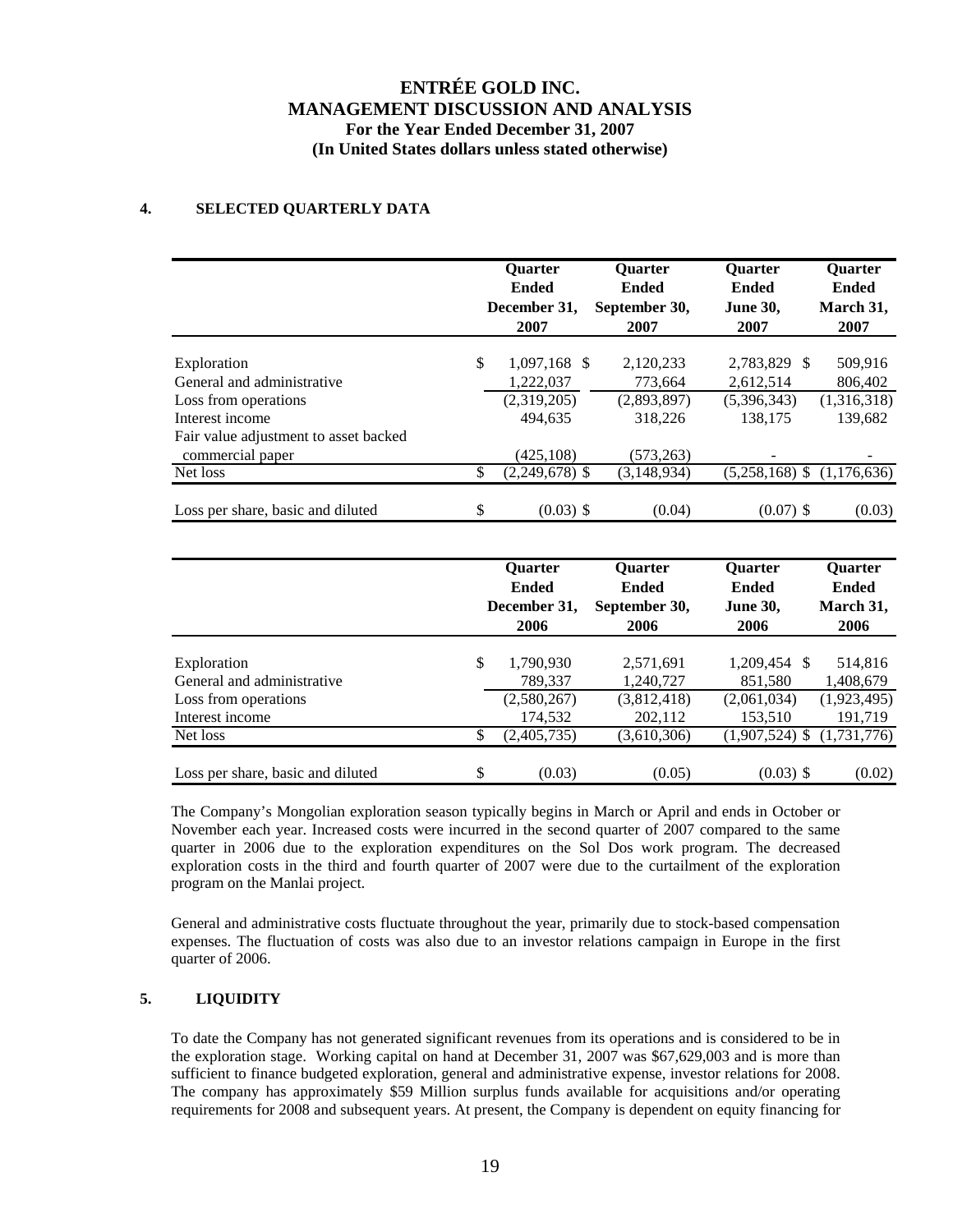additional funding if required. Should one of the Company's projects proceed to the mine development stage, it is expected that a combination of debt and equity financing would be available.

### **Operating activities**

Cash used in operations was \$9,248,969 for the year ended December 31, 2007 (2006 - \$8,489,352) and represents expenditures on mineral property exploration and general and administrative expense as described above for both periods.

#### **Financing activities**

During the year ended December 31, 2007 and 2006, the Company issued common shares as follows:

|                                                | Year Ended<br>December 31,<br>2007 | <b>Year Ended</b><br>December 31,<br>2007 | <b>Year Ended</b><br>December 31,<br>2006 | Year Ended<br><b>December</b><br>31, 2006 |
|------------------------------------------------|------------------------------------|-------------------------------------------|-------------------------------------------|-------------------------------------------|
|                                                | <b>Shares</b>                      | Amount                                    | <b>Shares</b>                             | Amount                                    |
| Private placements<br><b>Share Issue Costs</b> | 14,428,640 \$                      | 43,826,994<br>(1,981,360)                 | S                                         |                                           |
| Exercise of warrants                           | 7,542,408                          | 20,392,043                                |                                           |                                           |
| Exercise of stock options                      | 728,700                            | 603,484                                   | 1,215,000                                 | 1,108,717                                 |
|                                                | 22,699,748                         | 62,841,161                                | 1,215,000 \$                              | 1,108,717                                 |

Warrants exercised in June 2007 represent in part the exercise by Rio Tinto of 12,613,842 warrants to purchase one half of one share and the resultant issuance of 6,306,920 shares for proceeds of \$17,051,716. Warrants exercised in June 2007 represent in part the exercise by Ivanhoe Mines of 2,470,978 warrants to purchase one half of one share and the resultant issuance of 1,235,488 shares for proceeds of \$3,340,327.

During the year ended December 31, 2007, working capital was reduced by \$4,031,122 owing to the reclassification an investment in asset backed commercial paper from a cash equivalent to a long-term asset.

On November 26, 2007, the Company closed a Treasury Offering on a bought deal basis, consisting of 10 Million Common Shares of the Company at an offering price of C\$3.00 per Common Share representing gross proceeds to the Company treasury of C\$30 Million from which fees and closing costs were deducted. In order to maintain their percentage ownership of Entrée's issued and outstanding shares of approximately 14.7% and 15.9% respectively, Ivanhoe Mines and Rio Tinto exercised their pre-emptive rights and acquired, concurrently with the closing of the Treasury Offering, an aggregate of 4,428,640 shares of the Company at a price of C\$3.00 per share for additional gross proceeds of C\$13,285,920.

#### **Investing activities**

During the year ended December 31, 2007, the Company expended \$80,457 on equipment, primarily for exploration activities (2006 - \$302,892).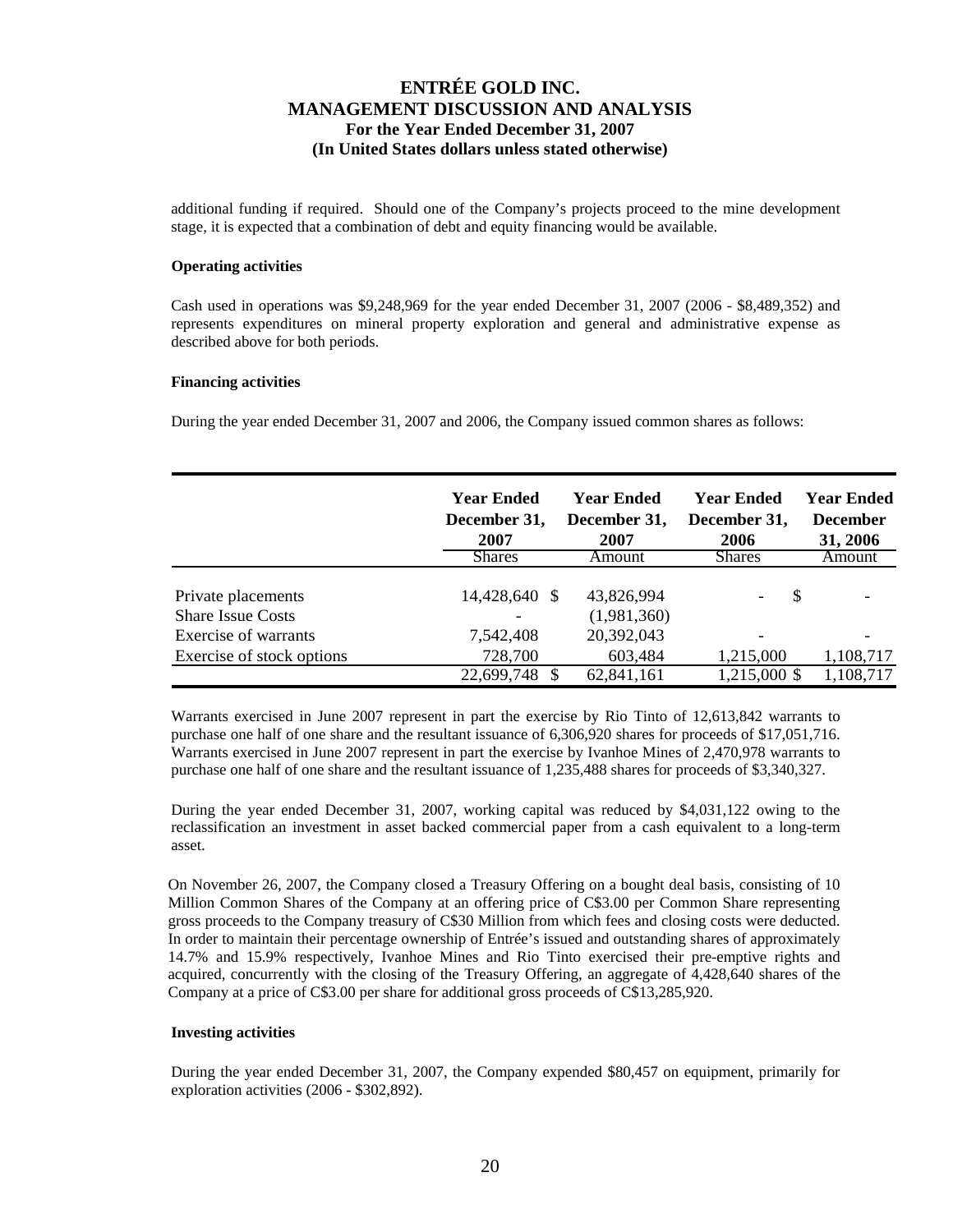### **Table of Contractual Commitments**

The following table lists as of December 31, 2007 information with respect to the Company's known contractual obligations.

|               | <b>Less</b> |           |                          | More<br>than 5           |              |  |
|---------------|-------------|-----------|--------------------------|--------------------------|--------------|--|
|               | than 1 Year | 1-3 Years | 3-5 Years                | Years                    | <b>Total</b> |  |
| Office leases | 111,605     | 213,546   | $\overline{\phantom{0}}$ | $\overline{\phantom{a}}$ | 325,151      |  |
| Total         | 111,605     | 213,546   | $\overline{\phantom{0}}$ | $\overline{\phantom{a}}$ | 325,151      |  |

### **Outstanding share data**

As at December 31, 2007, there were 93,572,841 common shares outstanding. In addition there were 9,249,800 stock options outstanding with exercise prices ranging from C\$0.60 to C\$3.10 per share. There were no warrants outstanding at December 31, 2007. As at March 27, 2007, there were 94,047,841 common shares outstanding.

## **6. CAPITAL RESOURCES**

The Company had no commitments for capital assets at December 31, 2007.

At December 31, 2007, the Company had working capital of approximately \$67,593,000 compared to approximately \$14,309,000 at December 31, 2006. In addition, the Company had an investment in asset backed commercial paper of \$3,032,751 net of an impairment adjustment in the amount of \$998,371. Budgeted expenditures for the 12 months ending December 31, 2008 total approximately \$6 Million for exploration and \$3 Million for administration and stockholder communications, net of interest and other income. Working capital on hand is expected to exceed cash requirements for the ensuing twelve months by approximately \$59 Million.

The Company is committed to make lease payments for the rental of office space totaling \$325,151 over the remaining three years of its five year office lease.

### **7. OFF-BALANCE SHEET TRANSACTIONS**

The Company has no off-balance sheet arrangements except for the contractual obligation noted above.

### **8. TRANSACTIONS WITH RELATED PARTIES**

The Company entered into the following transactions with related parties during the period ended December 31, 2007:

a) Paid or accrued management fees of \$70,911 (December 31, 2006 - \$45,741) to directors and officers of the Company.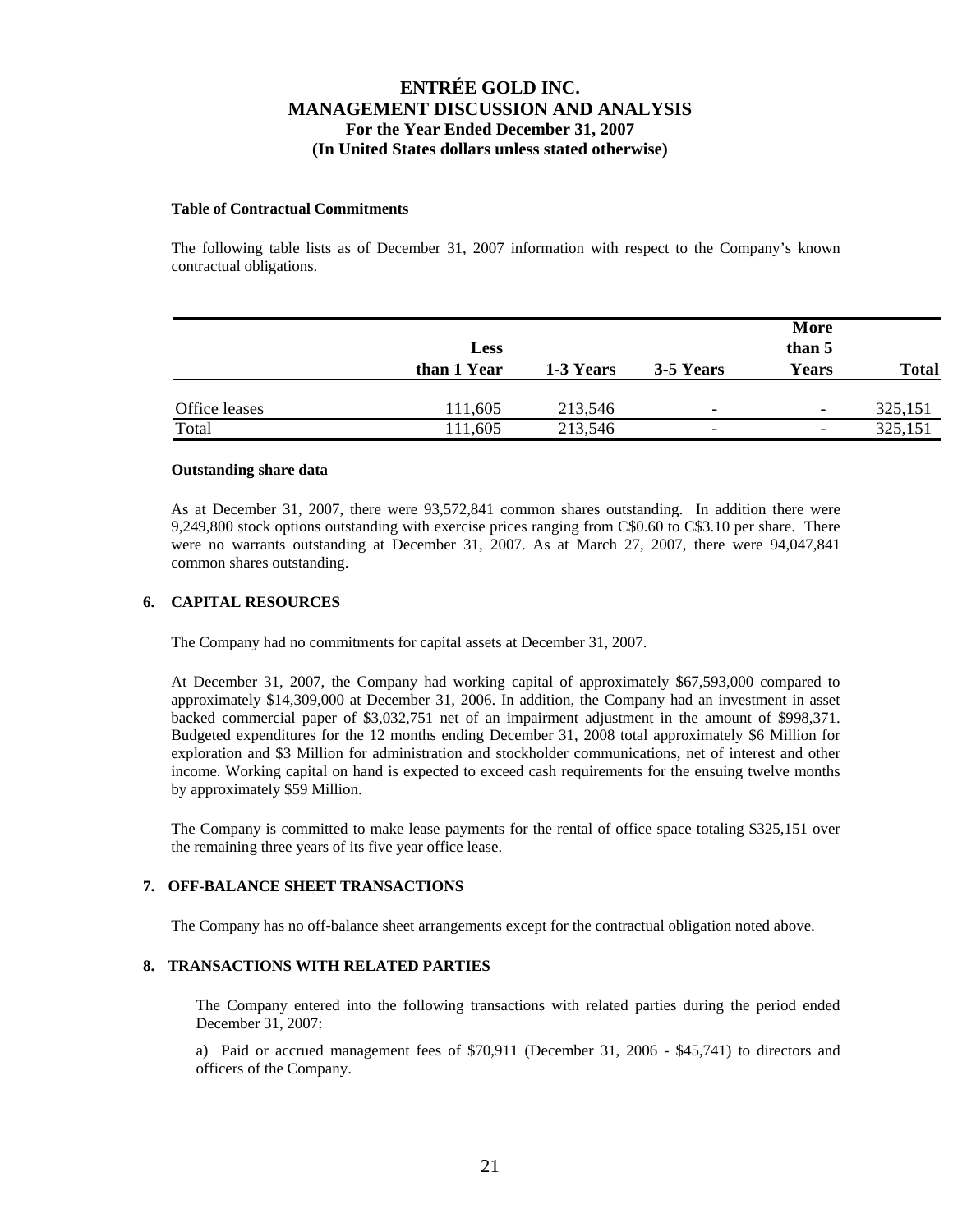These transactions were in the normal course of operations and were measured at the exchange amount which represented the amount of consideration established and agreed to by the related parties.

### **9. PROPOSED TRANSACTIONS**

Not applicable.

### **10. CRITICAL ACCOUNTING ESTIMATES**

The preparation of consolidated financial statements in conformity with generally accepted accounting principles in the United States of America requires management to make estimates and assumptions that affect the reported amount of assets and liabilities and the disclosure of contingent assets and liabilities at the date of the financial statements and the reported amount of revenues and expenses during the period. Actual results could differ from these estimates.

The Company follows accounting guidelines in determining the value of stock option compensation, as disclosed in Note 6 to the Financial Statements. Unlike other numbers in the accounts, this is a calculated amount not based on historical cost, but on subjective assumptions introduced to an option pricing model, in particular: (1) an estimate for the average future hold period of issued stock options before exercise, expiry or cancellation and (2) future volatility of the Company's share price in the expected hold period (using historical volatility as a reference). Given that there is no market for the options and they are not transferable, the resulting value calculated is not necessarily the value the holder of the option could receive in an arm's-length transaction.

The Company's accounting policy is to expense exploration costs on a project by project basis consistent with United States GAAP. The policy is consistent with that of the other exploration companies that have not established mineral reserves. When a mineral reserve has been objectively established further exploration costs would be deferred. Management is of the view that its current policy is appropriate for the Company.

### **11. CHANGES IN ACCOUNTING POLICIES**

In June 2006, the FASB issued Interpretation No.48, "Accounting for Uncertainty in Income Taxes – an interpretation of FASB Statement 109" ("FIN 48"). This interpretation clarifies the recognition threshold and measurement of a tax position taken or expected to be taken on a tax return, and requires expanded disclosure with respect to the uncertainty in income taxes. FIN 48 also provides guidance on derecognition, classification, interest and penalties, accounting in interim periods, disclosures and transition. The Company adopted the provisions of FIN 48 on January 1, 2007.

In September 2006, FASB issued SFAS No. 157 ("SFAS 157"), "Fair Value Measurements." Among other requirements, SFAS 157 defines fair value and establishes a framework for measuring fair value and also expands disclosure about the use of fair value to measure assets and liabilities. SFAS 157 is effective for fiscal years beginning after November 15, 2007.

In February 2007, the FASB issued SFAS No. 159, "The Fair Value Option for Financial Assets and Financial Liabilities," including an amendment of FASB Statement No. 115. This pronouncement permits entities to choose to measure eligible financial instruments at fair value as of specified dates. Such election, which may be applied on an instrument by instrument basis, is typically irrevocable once elected.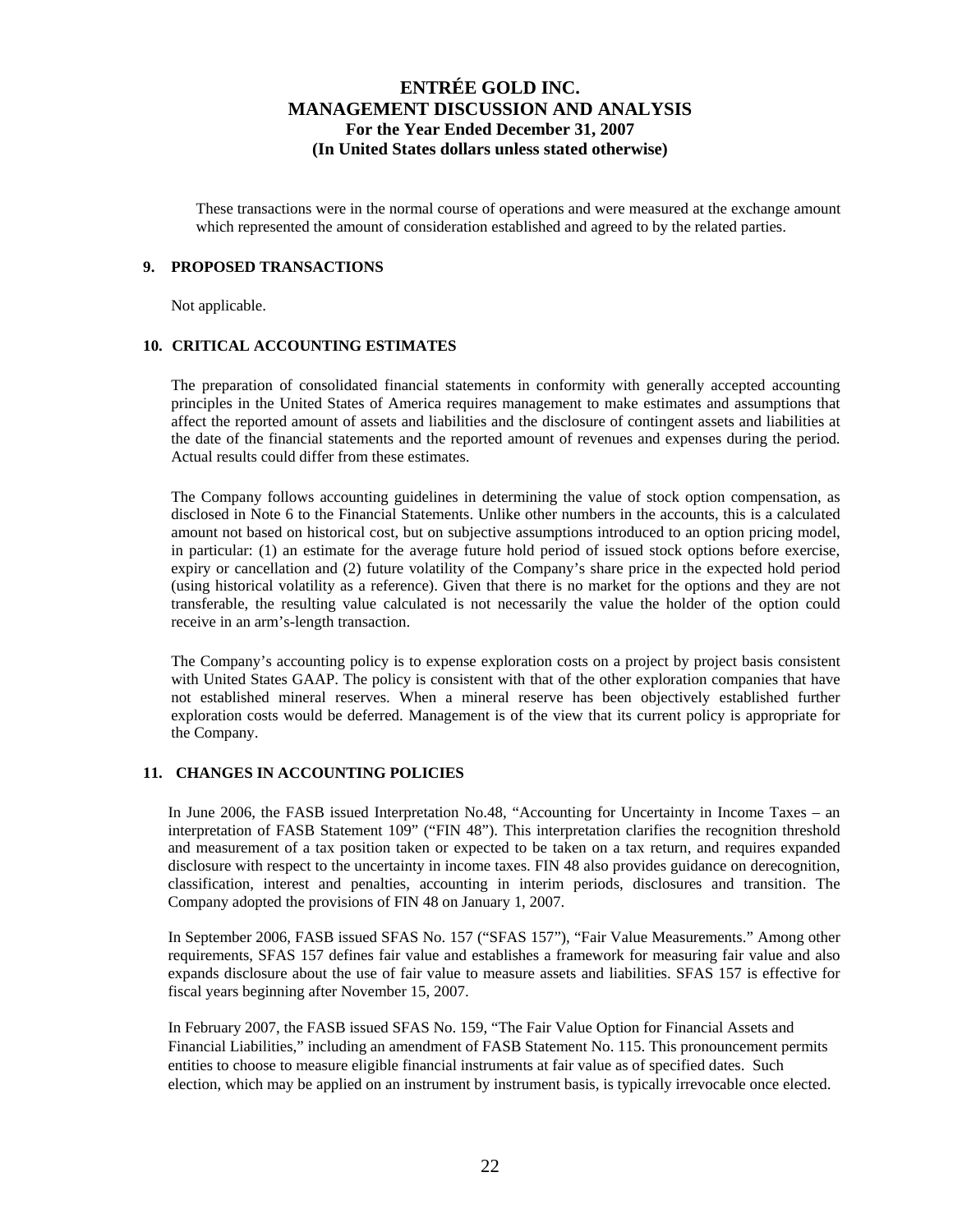SFAS 159 is effective for fiscal years beginning November 15, 2007, and early application is allowed under certain circumstances.

The adoption of these new pronouncements is not expected to have a material effect on the Company's consolidated financial position or results of operations.

In December 2007, the FASB issued SFAS No. 141R, "Business Combinations" which changes how business acquisitions are accounted. SFAS 141R requires the acquiring entity in a business combination to recognize all (and only) the assets acquired and liabilities assumed in the transaction and establishes the acquisition-date fair value as the measurement objective for all assets acquired and liabilities assumed in a business combination. Certain provisions of this standard will, among other things, impact the determination of acquisition-date fair value of consideration paid in a business combination (including contingent considerations); exclude transaction costs from acquisition accounting; and change accounting practices for acquired contingencies, acquisition-related restructuring costs, in-process research and development, indemnification assets and tax benefits. SFAS No. 141R is effective for business combinations and adjustments to an acquired entity's deferred tax asset and liability balances occurring after December 31, 2008. The Company is currently evaluating the future impacts and disclosure of this standard.

In December 2007, the FASB issued SFAS No. 160, "Noncontrolling Interests in Consolidated Financial Statement, an amendment of ARB No. 51," which establishes new standards governing the accounting for and reporting of noncontrolling interests (NCI) in partially owned consolidated subsidiaries and the loss of control of subsidiaries. Certain provisions of this standard indicate, among other things, that NCIs (previously referred to as minority interests) be treated as a separate component of equity, not as a liability; that increases and decreases in the parent's ownership interest that leave control intact be treated as equity transactions, rather than as step acquisitions or dilution gains or losses; and that losses of a partially owned consolidated subsidiary be allocated to the NCI even when such allocation might result in a deficit balance. This standard also requires changes to certain presentation and disclosure requirements. SFAS No. 160 is effective beginning January 1, 2009. The provisions of the standard are to be applied to all NCIs prospectively, except for the presentation and disclosure requirements, which are to be applied retrospectively to all periods presented. The Company is currently evaluating the future impacts and disclosure of this standard.

A detailed summary of all of the Company's significant accounting policies and the estimates derived therefrom is included in Note 2 to the annual consolidated financial statements for the year ended December 31, 2007.

### **12. FINANCIAL INSTRUMENTS AND OTHER INSTRUMENTS**

The Company's financial assets and liabilities consist of cash and cash equivalents, investments, receivables, and accounts payable and accrued liabilities, some of which are denominated in U.S. dollars and Mongolian Tugriks. The Company is at risk to financial gain or loss as a result of foreign exchange movements against the Canadian dollar. The Company minimizes its foreign exchange risk by maintaining low account balances in currencies other than the Canadian dollar. The Company does not currently have major commitments to acquire assets in foreign currencies; but historically it has incurred the majority of its exploration costs in foreign currencies.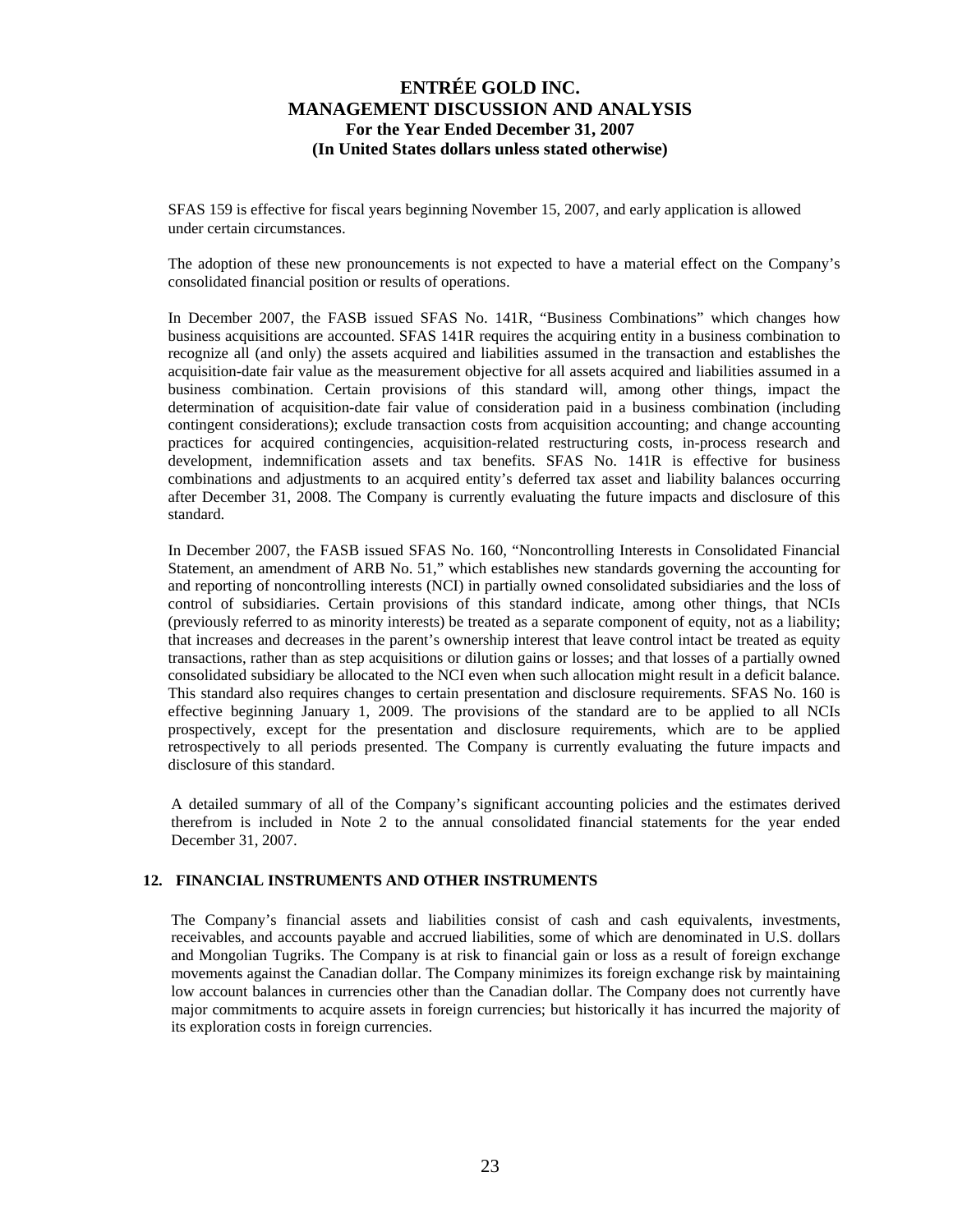## **13. OTHER MD&A REQUIREMENTS**

#### **Forward-Looking Statements**

Except for historical information contained in this discussion and analysis, disclosure statements contained herein are forward-looking, as defined in the United States Private Securities Litigation Reform Act of 1995. Forward-looking statements are subject to risks and uncertainties that could cause actual results to differ materially from those in such forward-looking statements. Forward-looking statements are made based on management's beliefs, estimates and opinions on the date the statements are made and the Company undertakes no obligation to update forward-looking statements if these beliefs, estimates and opinions or other circumstances should change. Investors are cautioned against attributing undue certainty to forward-looking statements.

### **Risk**

The Company is a mineral exploration and development company and is exposed to a number of risks and uncertainties that are common to other companies in the same business; some of these risks have been discussed elsewhere in this report. The reader should also refer to the discussion of risks contained in the Annual Information Form available on SEDAR at www.sedar.com.

There is no assurance that a commercially viable mineral deposit exists on any of our properties, and further exploration is required before we can evaluate whether any exist and, if so, whether it would be economically and legally feasible to develop or exploit those resources. Even if we complete our current exploration program and we are successful in identifying a mineral deposit, we would be required to spend substantial funds on further drilling and engineering studies before we could know whether that mineral deposit will constitute a reserve (a reserve is a commercially viable mineral deposit).

The Company must comply with license and permitting requirements. Our exploration licenses, as extended, for the four Mongolian properties expire in March or April 2010, unless converted before these dates to mining licenses. The total estimated annual fees in order to maintain the licenses in good standing is approximately \$280,000.

The Company must comply with environmental regulations that govern air and water quality and land disturbance and provide mine reclamation and closure costs.

The Company's financial success is subject to, among other things, fluctuations in copper and gold prices which may affect current or future operating results and may affect the economic value of its mineral resources. The Company's ability to obtain financing to explore for mineral deposits and to complete the development of those properties it has classified as assets is not assured; nor is there assurance that the expenditure of funds will result in the discovery of an economic mineral deposit. Should one or more of these risks and uncertainties materialize, or should underlying assumptions prove incorrect, actual results may vary materially from those described in forward-looking statements.

The Company has not completed a feasibility study on any of its deposits to determine if its hosts a mineral resource that can be economically developed and profitably mined.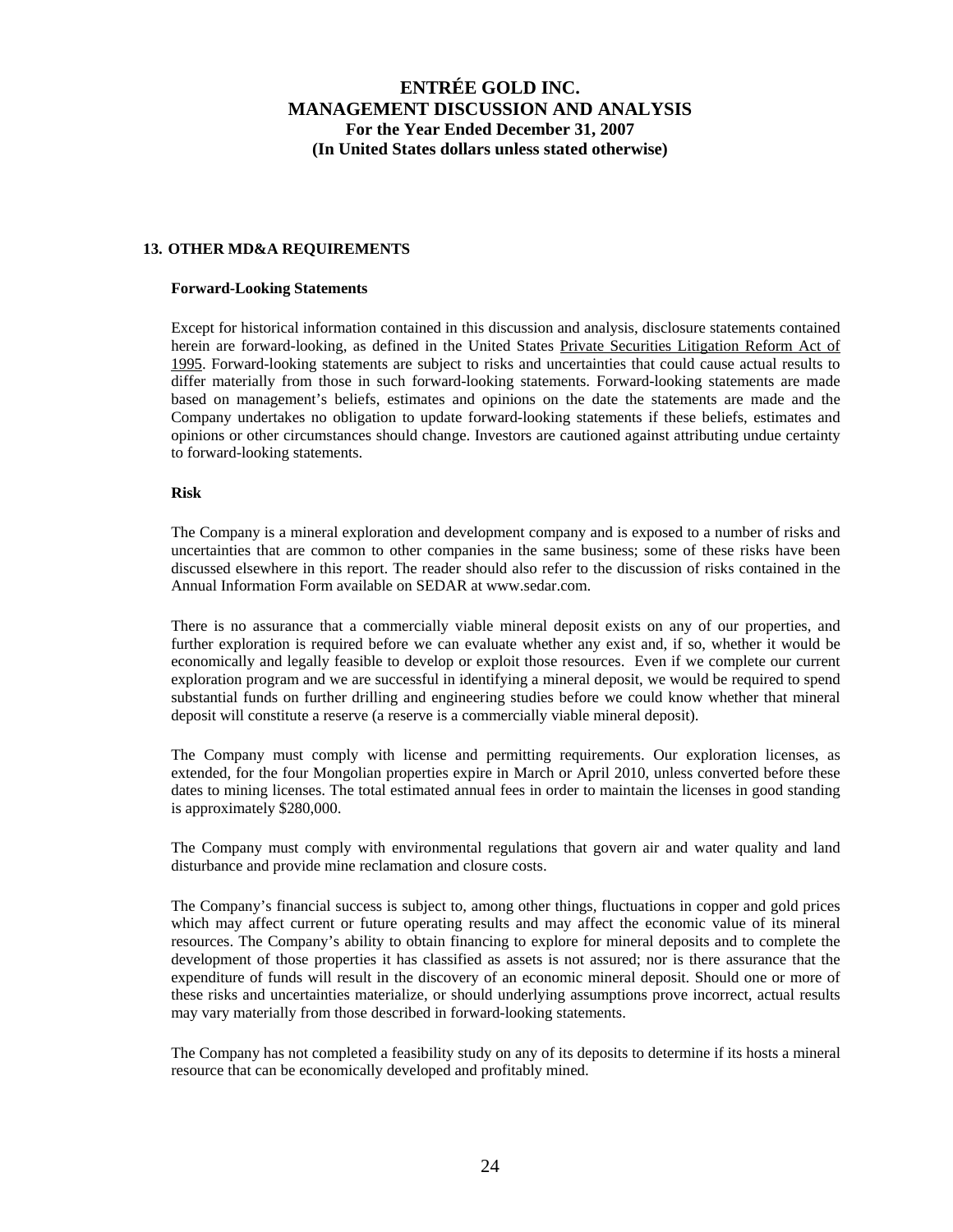#### **Management's Report on Internal Control Over Financial Reporting**

Management of the Company is responsible for establishing and maintaining adequate internal control over financial reporting, as such term is defined in Exchange Act Rules 13a-15(f) and 15d-15(f). Under the supervision and with the participation of our management, including our Chief Executive Officer and Chief Financial Officer, we conducted an evaluation of the effectiveness of our internal control over financial reporting as of December 31, 2007 based on Internal Control-Integrated Framework issued by the Committee of Sponsoring Organizations of the Treadway Commission (COSO). Our internal control over financial reporting includes policies and procedures that provide reasonable assurance regarding the reliability of financial reporting and the preparation of financial statements for external reporting purposes in accordance with U.S. generally accepted accounting principles.

In performing the assessment, management identified material weaknesses in our control processes around information technology systems. These weaknesses included inadequate security, inadequate restricted access to systems and insufficient disaster recovery plans. Management also identified material weaknesses in our internal control processes over the accounting for income taxes, including deferred tax assets and the availability of resource expenditures in foreign jurisdictions. Because of the material weaknesses described above, management believes that as of December 31, 2007, the Company's internal controls over financial reporting was not effective.

#### *Remediation of Material Weaknesses*

To address these weaknesses, subsequent to December 31, 2007, management has taken steps to increase the security of our network, has initiated a disaster recovery plan and is utilizing the services of an external tax consultant to remedy the weaknesses in our income tax process. Management is working to establish a strong and effective control environment.

### **Disclosure Controls and Procedures**

Management is responsible for establishing and maintaining disclosure controls and procedures, which provide reasonable assurance that material information relating to the Company and its subsidiaries is accumulated and communicated to management to allow timely decisions regarding required disclosure. Management has evaluated the effectiveness of its disclosure and procedures as of December 31, 2007 and believes its disclosure controls and procedures to be effective.

It is important to recognize that the Company has limited administrative staffing. As a result, internal controls and disclosure controls and procedures which rely on segregation of duties in many cases are not appropriate or possible. The Company relies heavily on senior management review and approval of disclosure documents to ensure that the controls are effective as possible.

### **Canadian Disclosure Standards in Mineral Resources and Mineral Reserves**

The terms "Mineral Reserve," "Proven Mineral Reserve" and "Probable Mineral Reserve" are Canadian mining terms as defined in accordance with National Instrument 43-101 – Standards of Disclosure for Mineral Projects ("NI 43-101") under the guidelines set out in the Canadian Institute of Mining, Metallurgy and Petroleum (the "CIM") *CIM Standards on Mineral Resources and Mineral Reserves*, adopted by the CIM Council, as may be amended from time to time by the CIM.

The definitions of proven and probable reserves used in NI 43-101 differ from the definitions in the United States Securities and Exchange Commission ("SEC") Industry Guide 7. Under SEC Guide 7 standards, a